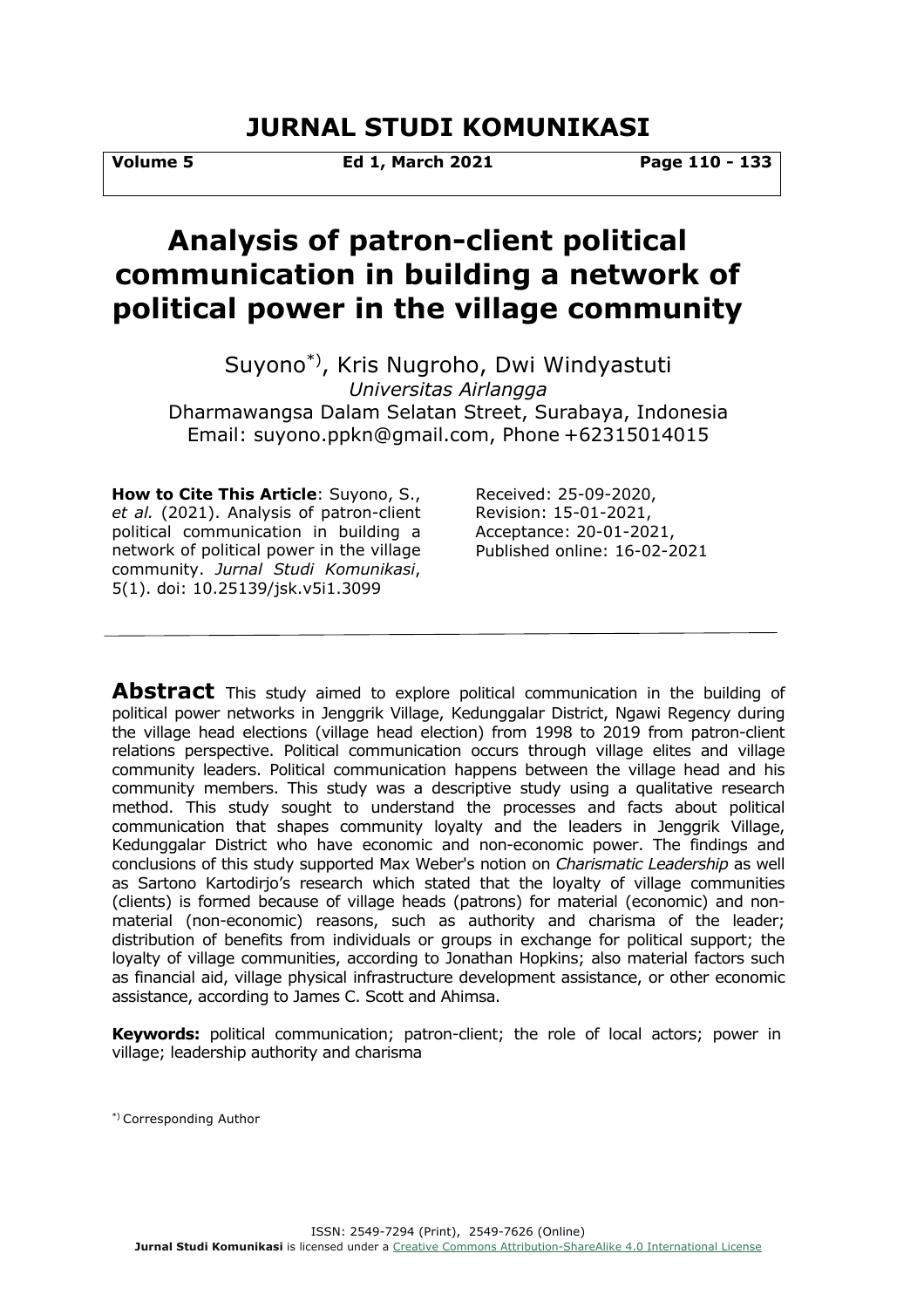## **INTRODUCTION**

This study aimed to explore the role of political communication in building political power networks. Building political communication networks is growing better and more intensive, both related to material and non-material factors, in Jenggrik Village, Kedunggalar District, Ngawi Regency from 1998 to 2019 from the patron-client relations perspectives. In Jordan's case, patron-clientelism tends to function in the dominant service fundamental social groups and at the expense of subaltern classes (Hashemi, 2019). Excessive reliance on clientelism because winning electoral strategies limited political elites' ability to apply and enforce taxes (Sy-Sahande, 2019). The study concludes that parliamentarians' dual function as legislators and executors after a flood disaster raises concerns about accountability, effectiveness, and fairness (Adams & Neef, 2019). This study indicates that both roles and cultural suitability can fully explain citizen participation in development programming (Jackson, 2018). Furthermore, elements of the patron-client relationship (such as resources, special/personal relationships, and mutually beneficial arrangements) that have been previously considered exploitative tend to be rationalised (Radjab, 2019). The role of political patronage in flood responses in the Salomon Islands focused more on political communication from economic aspects in patron-client relations. Thus, this study attempted to see that political communication of patronclient relationships between the families of the Jenggrik Village Head and the community is caused more by the economic or non-economic factors of the Village Head. Finally, this communication forms group loyalty and solidarity within the Jenggrik Village community, similar to Sartono Kartodirjo's research which stated that the loyalty of the village community (client) is formed because the village head (patron) has authority and charisma (Sartono kartodirdjo, 2014).

Studies on patron-clients are still important in anthropology, sociology, and political sciences. For patron-client political communication to run smoothly, certain elements are needed. First, what is given by one party must be valuable in the eyes of the other party. It could be in the form of goods or services whose benefits can be estimated. Second, the patron-client relationship is a reciprocal relationship between the patron (giver) and the client (receiver) (Fitriyah et al., 2019).

This study departed from James Scott's research which stated that patronage has specific characteristics, namely no equality in exchange, face to face, and is flexible and broad. However, there is an imbalance in this relationship because the patron is in the position of the giver of goods and services, while the client has a sense of obligation to repay patron services. Most village elites are highly dependent and influenced by the village and global governance's power in making policies related to development and society. As stated by (Joshua Leis, 2017), the patron-client relationship is a patron's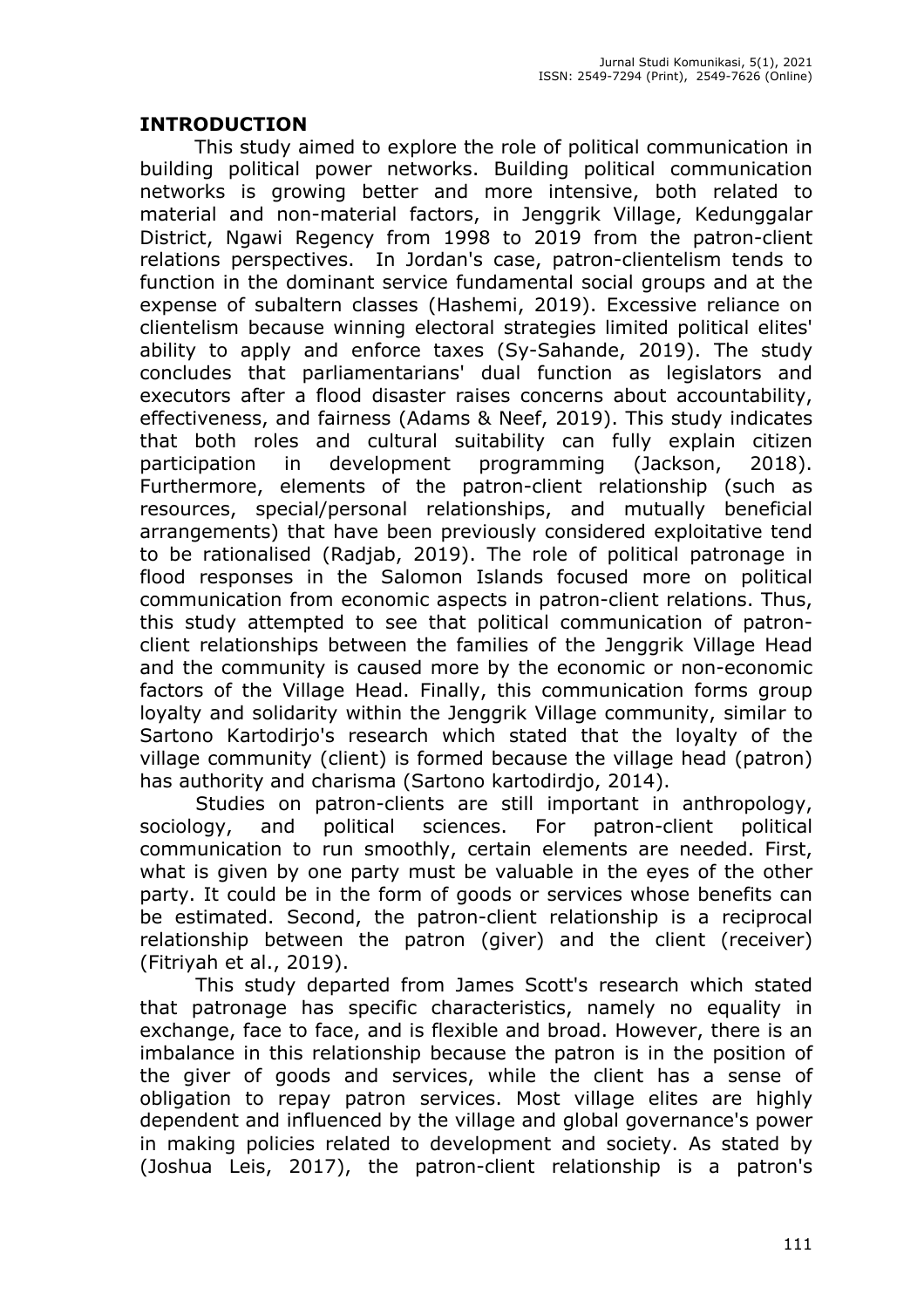relationship as the protector of international relations with more significant influence and more stable conditions for the client. So, a large and powerful country's policy will affect a small and powerless nation's policy. Although clientelism gives the urban poor some access to the state, the benefits are often inadequate and unfair. However, there are also small countries which are not affected by dominant global powers in making foreign policies.

The incumbent truly understands the communities' needs, mostly farm labourers whose livelihoods depend on farmers who own agricultural fields. Therefore, the incumbent gave his rice field to be worked by farm labourers in a revenue-sharing scheme. Deuskar stated that the patron-client relationship in the form of providing benefits to the poor is a reward for the client's support in achieving the patron's goal (Deuskar, 2019). Providing free benefits to the poor in return for political support is known as clientelism. Often, patrons provide revenue sharing in paddy fields labours and other services for the poor in informal hamlets to build democracy and provide support. The patron-client relationship between the leader and his subordinates is in the form of legal protection and allowing his subordinates to commit corruption. This situation is in line with the opinion of (Jiang, 2016), who stated that patron-client relations often involve an extralegal exchange of assistance. Furthermore, the need to retain active followers and loyalties often forces parties to turn a blind eye to clients' illegal activities, such as corruption.

Sartono Kartodirjo added that the emergence of signs of patronage in the villages was also caused by village heads who were village elites having personal authority derived from their charisma (Sartono kartodirdjo, 2014). In the eyes of the people, the village head is a sacred figure (pious) and magic because he has received 'revelation.' Based on that authority, the leader can count on followers' loyalty to be a revelation for specific purposes. Followers have a total commitment to leaders, so that group solidarity is not in doubt. In patron-client relationships, the relationship between leaders and followers is based on group solidarity as a unifying tool (Sartono kartodirdjo, 2014). The leader intends to attract the people's sympathy to increase political participation, especially when approaching general or local elections. Communication relations between village heads and their people are built in a planned and unequal manner. This condition is similar to Rosser & Fahmi's statement that in the school management system, teachers are included in a network of patronage and politics in logic that positions them as clients, chooses mobilisation, and agents of political control, not agents of education and equity (Rosser & Fahmi, 2016). In gaining support from their village residents, village head candidates compete with one another for support from their village residents as a form of clientelism. Previous studies have found something similar in Malta's political characteristics, including sharp polarisation between parties, high participation,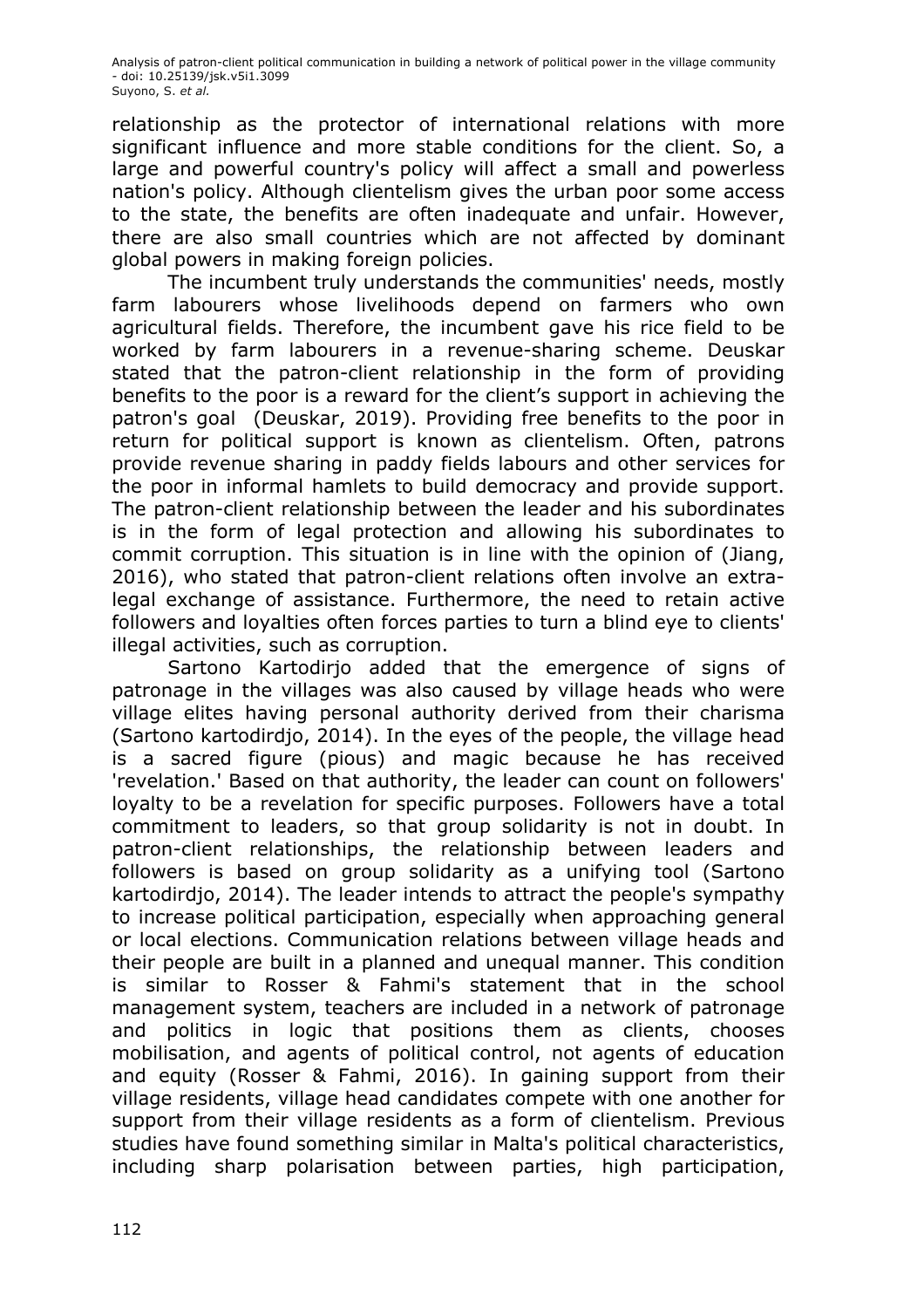profound executive dominance, and corruption scandals (Veenendaal, 2019).

Formal institutions in village government do not function optimally. Therefore, informal institutions, Volleyball communities, Majelis Taklim in each hamlet are needed as an alternative to meeting the basic needs of clients. According to Anismasawun, patron-client relations occur when formal institutions do not function optimally. In this network of relationships, especially in places where formal institutions are weak or absent, client-protective relationships act as alternative governance modes that qualify as governors of human infrastructure (Animasawun, 2016). Patron-client relations occur in exploring social structures; these relationships grow and develop due to mutual trust and transactions between incumbents and village residents continuously, following their opinions (Radjab, 2019). In strengthening the patron-client relationship in the seaweed production system, the deliberate action of intentional relationship construction is built by the patron on the client through an exploration of social structures. Meanwhile, social structure is a belief, power, network, and social norms that are articulated in the form of patronage transactions. To strengthen the Patron-client relationship and apart from exploring social structure, it requires trust from the client even though the patron has not been supported with sufficient competence. In Corriveau's opinion, Patronage is not a matter of the most competent candidates, but it is very realistic to assume that people in positions of authority will appoint subordinates who are trusted, worthy, and ready to make a tug of war between competencies and trust of the appointed person (Corriveau, 2018).

The rapid development of devices is used to communicate between the incumbent and community members widely and continuously. So, from this communication will be established close and extensive communication relations that will add support to the incumbent. This is following findings from (Flores, 2018), about political communication where politicians can more often and directly deal with village residents through gadgets, which creates communication and closeness perceptions unseen in the past political climate. Garden is not only used as a communication tool between village elites. Effective communication establishing more close relations with the community is now done through cell phones. Therefore, the reach of society is broader and more effective than the political climate of the past. In addition to being a communication media, gadgets also play a role as broadcast media for communication between incumbents and village residents, especially regarding infrastructure development information in the villages. Gadgets also broadcast news of village development and assistance from incumbents to *dukuhs* received through village development programs, such as donations from Sibel wells that help people get drinking water for free. In addition to communication with village residents, gadgets can also function as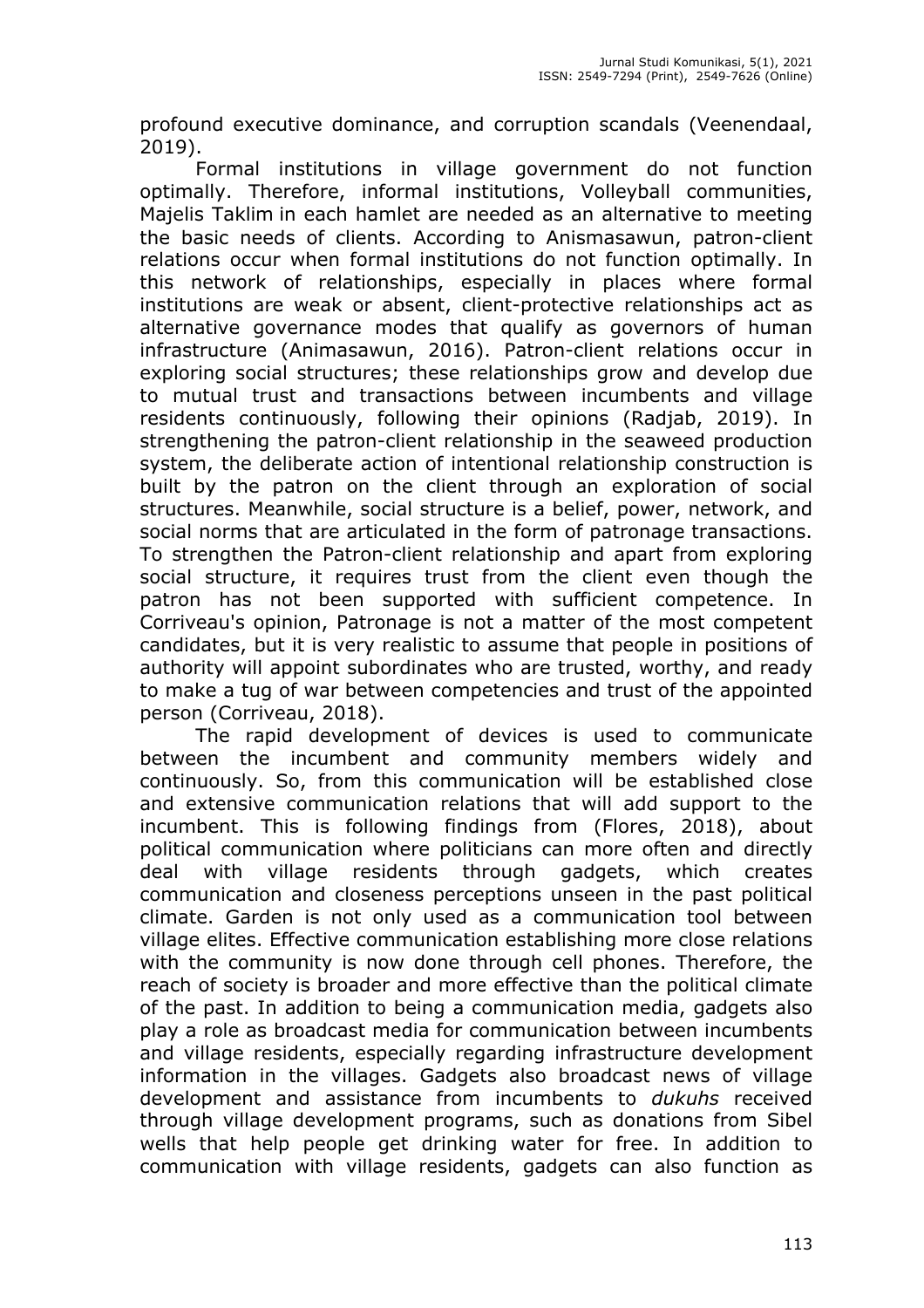broadcast media, according to research from Tettey. Tettey proved that Ghana had witnessed a rich convergence between cell phones and broadcast media with an open political environment. This convergence has significantly changed the ecology of political communication in Ghana (Tettey, 2017). Council communication networks can send information about the benefits of associations to specific groups. This form of indirect access simultaneously protects companies from the same cost-based resources. This perspective can enhance our understanding of the established relationship between board networks and performance (Carney et al., 2020).

Patronage-client relationships can provide motivation and social resilience to meet community members' basic needs. Patronage and client relations can also increase social power and reform drought responses at the country level, reducing rent hunting and clientelism related to several sources when compared to authoritarian periods. However, on the other hand, the persistence of certain forms of paternalism, patronage, and clientelism has created undesirable social resilience of the state which opposes attempts to change (Bedranmartins & Carmen, 2017). Patron-client relations are a top priority for the efficiency and security of election funding. The leader can control the resources of the State funds to the private sector centrally. These changes can create a system for individual leaders. The relationship between incumbents and village residents is more populist. Funds from incumbents can benefit each individual, according to Elliott. The incumbent seeks new ways to connect with voters who weaken local leaders and lead to a populist political shift towards programmatic politics that benefits individuals rather than collectively in patron-client relationships that emphasise individual leadership (Elliott, 2016).

In family marriages, incumbents are always reported with close relatives who can boost kinship and support for incumbents, as revealed by Sabloff. The royal marriage is a strategy used by the authorities to increase the probability because a thoughtful and particular marriage exchange will extend the Patron-client relationship. In a patron-client relationship, marriage alliances help the authorities form a support network that helps win the contestants. Marriage alliances reveal a critical difference between alliances and patron-client relations, a distinction that is often blurred in archaeological literature (Sabloff, 2018).

The victory of the Jenggrik Village Head's incumbent family in the village head election, which has lasted more than 20 years, proves that the Jenggrik Village community has high loyalty to the patron, namely the family of the Jenggrik Village Head. Besides, the community also has high social solidarity to assist the families of the village head jointly. The victory of the incumbent's family brought them to power for 20 years. The incumbent's family's victory in maintaining power for more than 20 years shows the decline of democracy. The incumbent conducts rigorous control if media is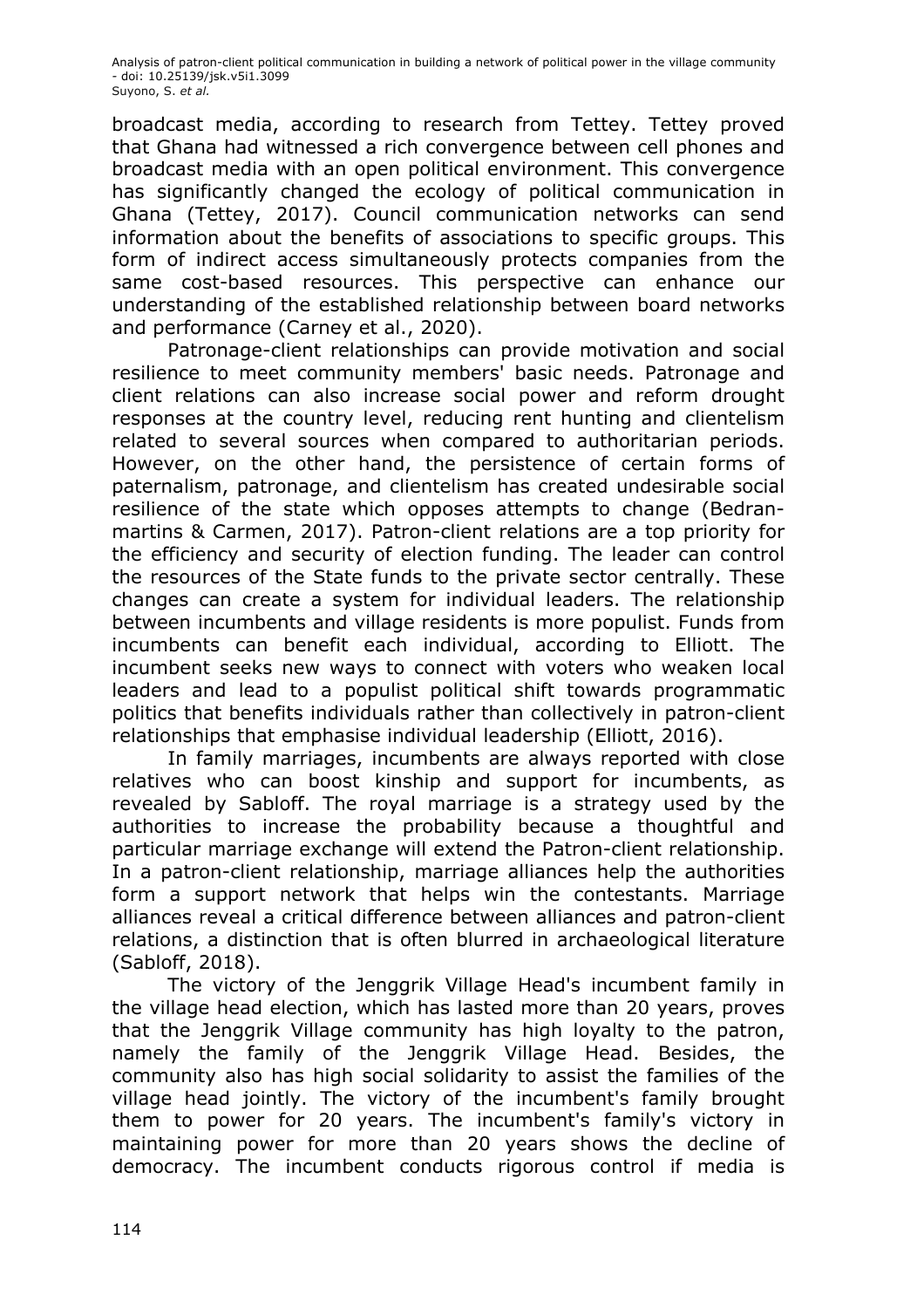coming into the village. This is consistent with Coduneanu-Huci and Hamilton's opinion who dismantled the decline of democracy and the threat of security where governments and other social actors increasingly use censorship to control the media (Corduneanu-Huci & Hamilton, 2018). In seizing and maintaining power, the incumbent also agreed with the villagers to develop the village. Lowwe, Zintl and Houdret guarantee that social contracts are some informal institutions intended to make state-society interactions more important so that politics can be predicted and thus more stable (Loewe et al., 2020). To get support from its village residents, the incumbent needs to expand communications and networks with village residents continuously so that support remains in favour of the incumbent's family. Mendez-Lemus, Vieyra, and Poncela explore the structures and processes of intra-government networks that lead actors to work together to improve the quality of life of local village residents and control urbanisation expansion of agricultural land (Méndez-Lemus et al., 2017).

This is in line with Max Weber's conception of power, which explains that power will run effectively and smoothly if supported by authority and legitimacy. In this case, Max Weber divides authority into three types, namely traditional, charismatic and legal-rational authority (Epley, 2015). Traditional authority is based on the belief that old traditions and positions of authority based on tradition are reasonable and should be respected. Charismatic authority is based on the trust of community members in the power and mystical or spiritual power.

Political power in the village is something unique because the village can be said to be a democratic entity that already has an autonomous power in managing the village government in accordance with the wants and needs intended by its own village residents. The village is a democratic society that bases itself on its sovereignty (Kuswanto, 2014). The incumbent's leadership style has its characteristics, such as always being committed to what is said and programmed for village development, always ready to help the community and never rejects if the village residents need, both day and night. This leadership style is consistent with Gadavanij said that the discourse projects a confident and challenging leadership style that strengthens the bond between Thaksin and his supporters (Gadavanij, 2020). Village democracy is fascinating to study. The village has its characteristics in terms of social, economic and political culture. Various local wisdom can be found from ancestors in villages in Java. Learning democracy in village communities according to Evans and Yuan experienced a slight increase in the standard deviation of increased learning if held unsustainably over time, and vice versa, might have a considerable impact on individual income and poverty reduction if learning is conducted periodically and into non-metric education to help policymakers and non-specialists better understand the potential benefits of increased learning (Evans & Yuan, 2019).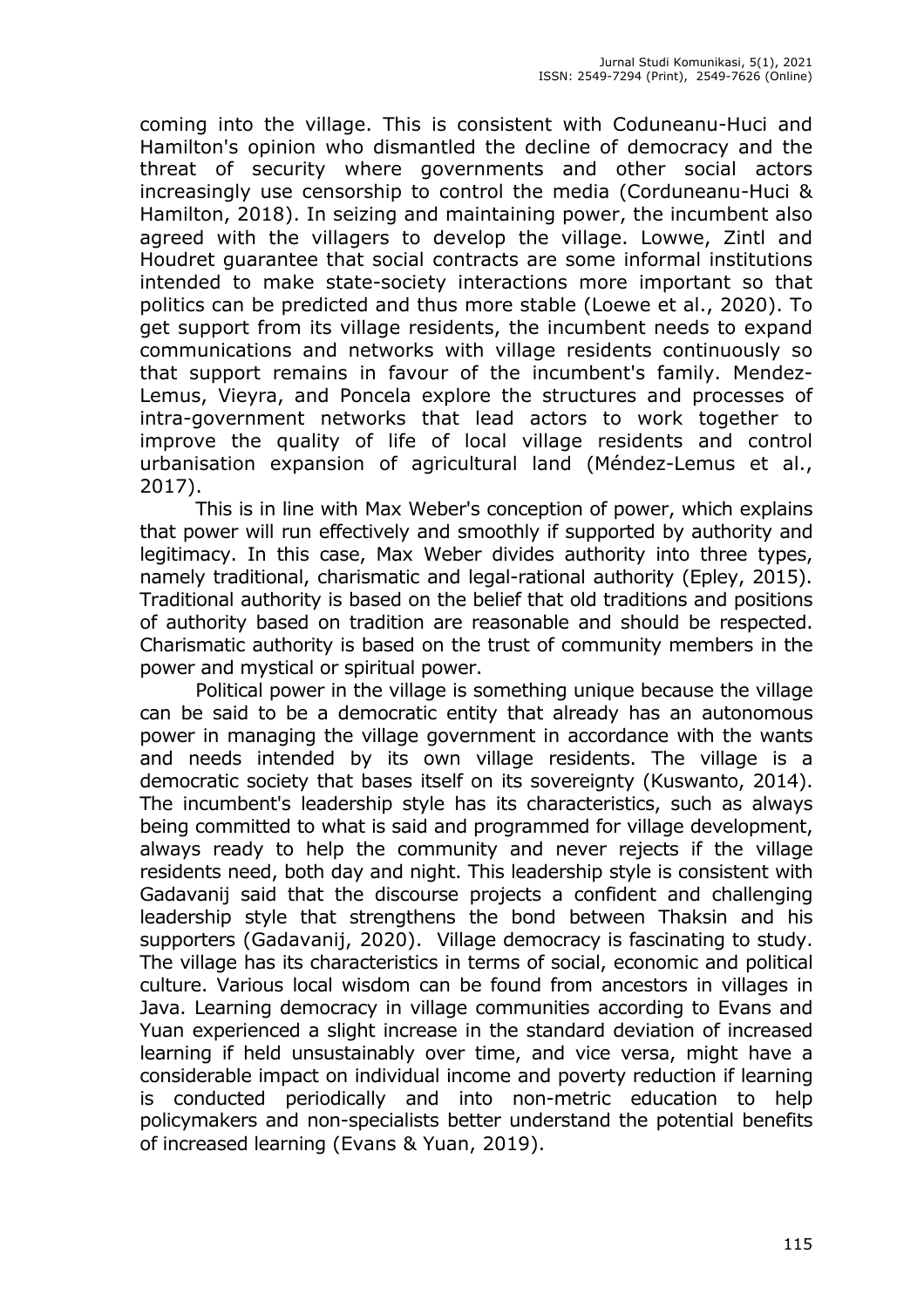There have been many studies that have portrayed the relationship between patron-client in economic relations. Jonathan Hopkins believes that clientelism is a term that explains the distribution of benefits from individuals or groups in exchange for political support (Hopkin, 2016). Assistance provided to village residents does not have to be in the form of cash because the community is getting smarter. If assisted with cash, they will take the money but choose another candidate. Therefore, the leader assists in accordance with the community's needs in the form of 5 kg of rice groceries, sports equipment for the volleyball community, study groups, and equipment for groups of farmers. This is consistent with what was revealed in the Aspinall and Sukmajati studies (Sukmajatii, 2013) that there is a use of the material in the form of patronage which can be in the form of cash, goods, services, and other economic benefits. The gift is intended for individuals and groups who come from their own funds or the Village Fund Allocation or ADD. The practice of social funds given to community members from incumbent entrepreneurs is practised continuously and extensively in the hamlets. The practice of social funds in companies that are developing rapidly and widely impacts villages in the context of political settlement. Frederiksen's findings show how large metal mining companies' CSR practices impact extraction governance; while they have limited social impacts, they have important local impacts. The resulting inclusion and development resulted from the interaction of two main processes of elite bargaining and the coalition in exclusive political settlement (Frederiksen, 2019).

The incumbent always involves relationships between village elite figures and entrepreneurs who reside in the village in making village development programs at the Development Planning Deliberationsvillage meeting is an essential and fundamental social fact in the Patronage relationship in governance dealing with infrastructure development in the village. This is in line with what Kusumawati and Visser said about the government's need to be included in local business decision making, which is indirectly their responsibility in decentralised coastal government (Kusumawati & Visser, 2016). The current research had been carried out in Jenggrik Village, Ngawi Regency and was more focused on non-economic and economic relations in the relationship between the Head of Jenggrik Village and his community. Some considerations based on preliminary observations showed that Jenggrik Village has a unique Javanese traditional character. There is loyalty from the majority of the community towards the village head and his family. Although, it cannot be denied that there is also an economic relationship between the Head of Jenggrik Village and his community, in the form of several activities, including; providing assistance in the form of bridge construction material that connects two hamlets, providing loans in the form of land facilities for Volleyball sports activities for young people in each hamlet, providing Sibel wells to be used together in each hamlet where village residents experience drought in the dry season, and giving loans for people whose families are hospitalisation and have difficulty with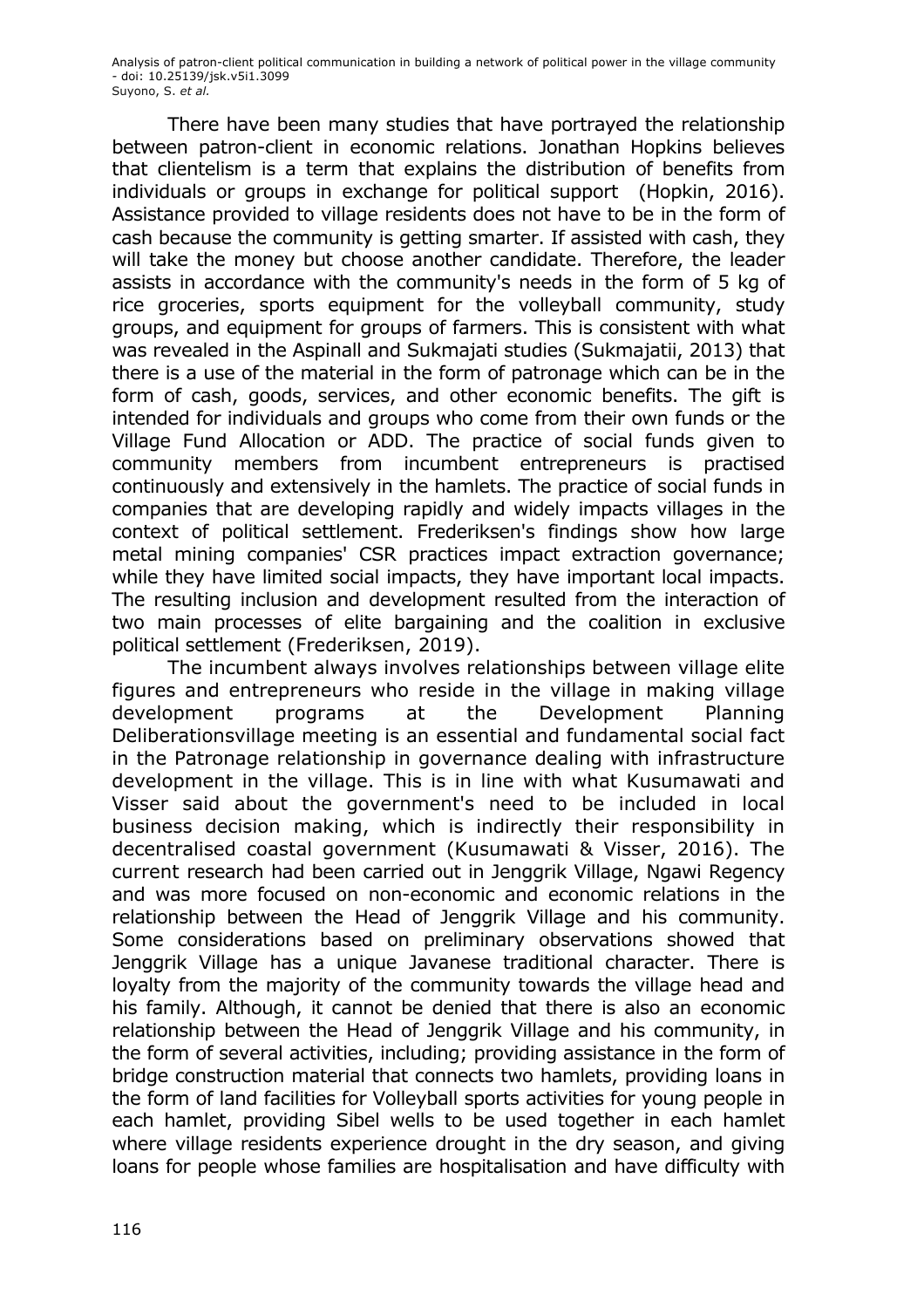medical expenses. This study was conducted to focus more on portraying the inequality of relations between patrons and clients in non-economic aspects, which is undoubtedly different from what is conveyed by Christian Pelras that patron-client relations, in general, can be categorised as unequal (but theoretically not binding ) the relationship between superiors (patron or leaders) and several subordinates (clients or followers), based on asymmetric service exchanges, were de facto dependence on patronclient, for which unpaid services may include economic bonds, paid or unpaid work, armed services, political support and other services.

This is interesting because maintaining that power is not carried out by physical force and violence as in ancient times, but through a democratic process developed to the village level in Indonesia. The village head elections (village head election) manifest the conception of democracy at the Local Level. Village head election should have made the Village community democratic and equal, but the democratic process instead 'plunged' the community in the village of Jenggrik to Ngawi Regency to the point of unequal relations, in the concept of relations between patrons and clients. The dynamics of the role of local actors who won the village head election in Jenggrik Village, Ngawi Regency in this study was seen in the perspective of patron-client relations. Village head election in Jenggrik Village, Ngawi Regency was seen as an arena that brings people together with potential rulers. In this case, the relationship between potential rulers, called patron, and the community, which in this study is referred to as the client, is interesting to study for several reasons.

First, how the patron defines the meaning of power as well as how to influence potential voters (clients), so they want to vote for him in the village head election, second, how do people in Jenggrik Village, Kedunggalar District, Ngawi Regency want to accept the presence of the patron and choose him in the village head election? Third, how is the relationship between patron and client produce a symbiotic mutualism (a mutually beneficial relationship)? The relationship between the ruler (patron) and the community (client) in the village head election in Jenggrik Village, Ngawi Regency in 2019 is interesting to study. The former Head of Jenggrik village, Wiwik Wijayanti, has led Jenggrik Village, Ngawi Regency for two periods, from 1998 to 2006, and then continued until 2013. This power was then continued by her husband, Suparni, who won the village head election in 2013. Suparni won back the village head election Ngawi Regency in 2019. Thus, the Suparni-Wiwik Wijayanti family has led Jenggrik Village, Ngawi Regency for more than twenty years. This is one reason why the people of Jenggrik Village, Ngawi Regency have the enthusiasm to use their voting rights in the village head election simultaneously in Ngawi Regency on 29 June 2019. One of the indications is the 24% vote number, which indicates village residents' enthusiasm to participate in the village head election in Jenggrik Village, Kedunggalar District, Ngawi Regency in 2019 is relatively high. The high level of voting participation in Jenggrik Village, Ngawi Regency, certainly gives particular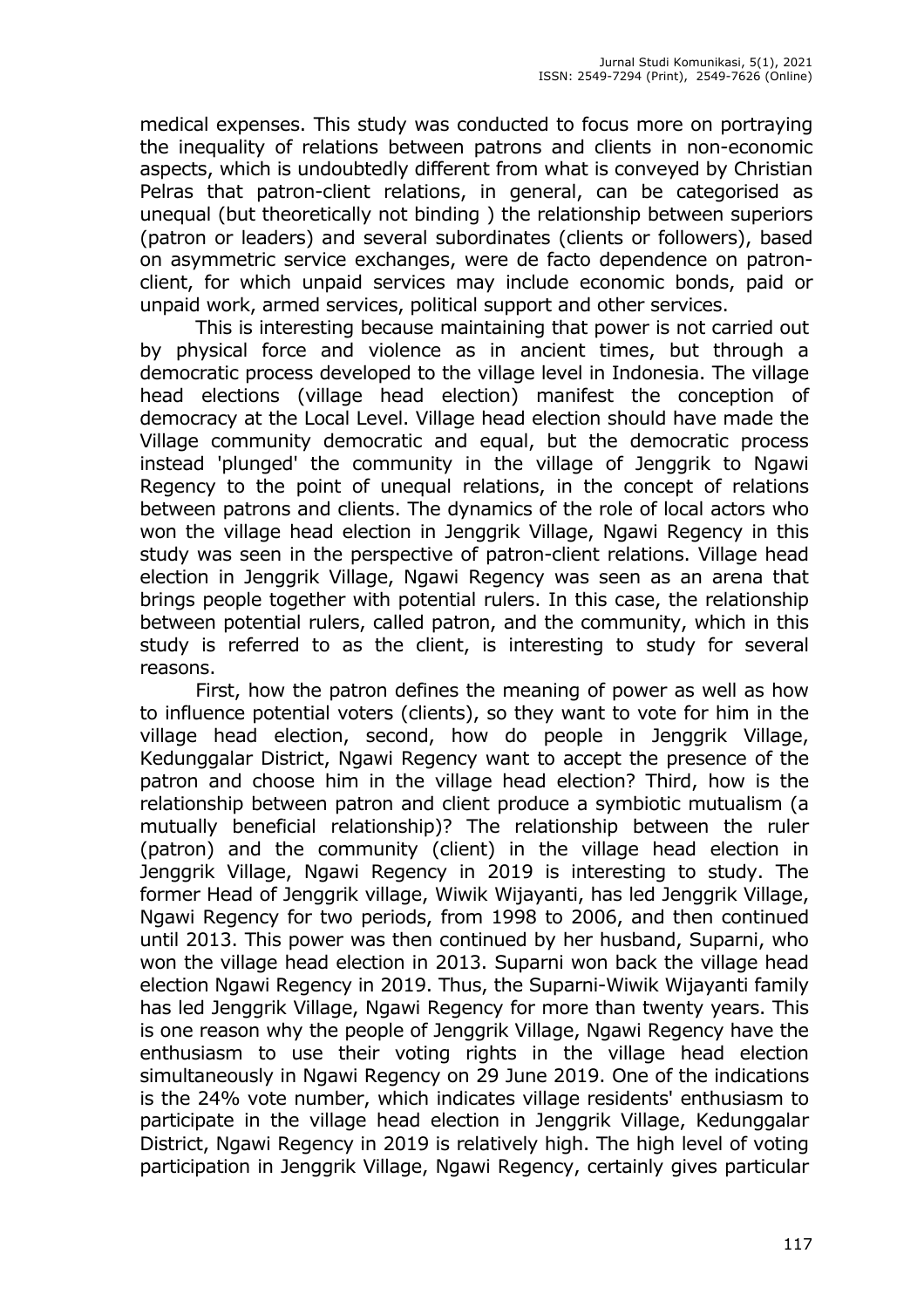meaning to the former Head of Jenggrik Village family, Wiwik Wijayanti, husband of Suparni.

The emergence of Wiwik Wijayanti family who had previously led Jenggrik Village, Ngawi Regency for 21 years became an interesting theme to study, especially in the relationship between Wiwik Wijayanti Family as patrons and Jenggrik Ngawi Regency as clients. Wiwik Wijayanti led Jenggrik Village, Ngawi Regency for two periods. The first period was from 1998 to 2006, which was chosen by the direct choice of Jenggrik Village, Ngawi Regency, and the following period was from 2006 to 2013. In 2006 Wiwik Wijayanti was elected as the Head of Jenggrik Village by a procession of direct village head election and defeated the candidate pair of candidates Other Village Head Candidates. In the next period the leadership of Jenggrik Village, Ngawi Regency was still held by the Wiwik Wijayanti Family. From 2013 to 2019, the leadership of Jenggrik Village, Ngawi Regency was held by Suparni. Suparni won the village head election in Jenggrik Village in 2013 by defeating other candidates. Therefore, the leadership of Jenggrik Village, Ngawi Regency from 2013 to 2019 is still held by Suparni. During the election, Suparni received support from the community and won by defeating another pair of candidates for the Village Head in Jenggrik Village. The following table is the Village head elected in Jenggrik Village, Kedunggalar District, Ngawi Regency since 1998 until now.

The Wiwik Wijayanti - Suparni family's strong leadership in Jenggrik Village is an interesting phenomenon to be studied. How did the people of Jenggrik Village, Kedunggalar District, Ngawi Regency interpret the elections? What is in the minds of the people of Jenggrik Village, Kedunggalar District, Ngawi Regency as clients of the patron's performance? Wolf said that the Patron-Client relationship is different from kinship because kinship is the result of socialisation in which there is a mutual trust to achieve goals, whereas patron-client relations are instrumental friendships and relationships that occur. After all, each party has an interest (Wozf & Wou, 1968). The purpose of establishing a Patron-Client relationship is nothing but the provision of underlying social security and security. Thus, clients might consider the patron's relationship to be unfair and coercive, so it is not surprising that there are requests from clients for their patron to fulfil their promises or basic needs according to their role and function.

Patron-client relationships are formed because they need each other. Patrons are usually portrayed as being more potent in everything than clients. Therefore, the patron's function is to guarantee the client's needs and needs, while the client helps the patron achieve their targets or desires. The presence of a client is beneficial for the patron in everyday life. Vice versa, the patron, is needed by clients to help clients meet their needs. According to Muhammad Risal, structural poverty occurs due to several factors, namely the Patron-client relationship and modernisation development. The form of survival strategy undertaken by the fishing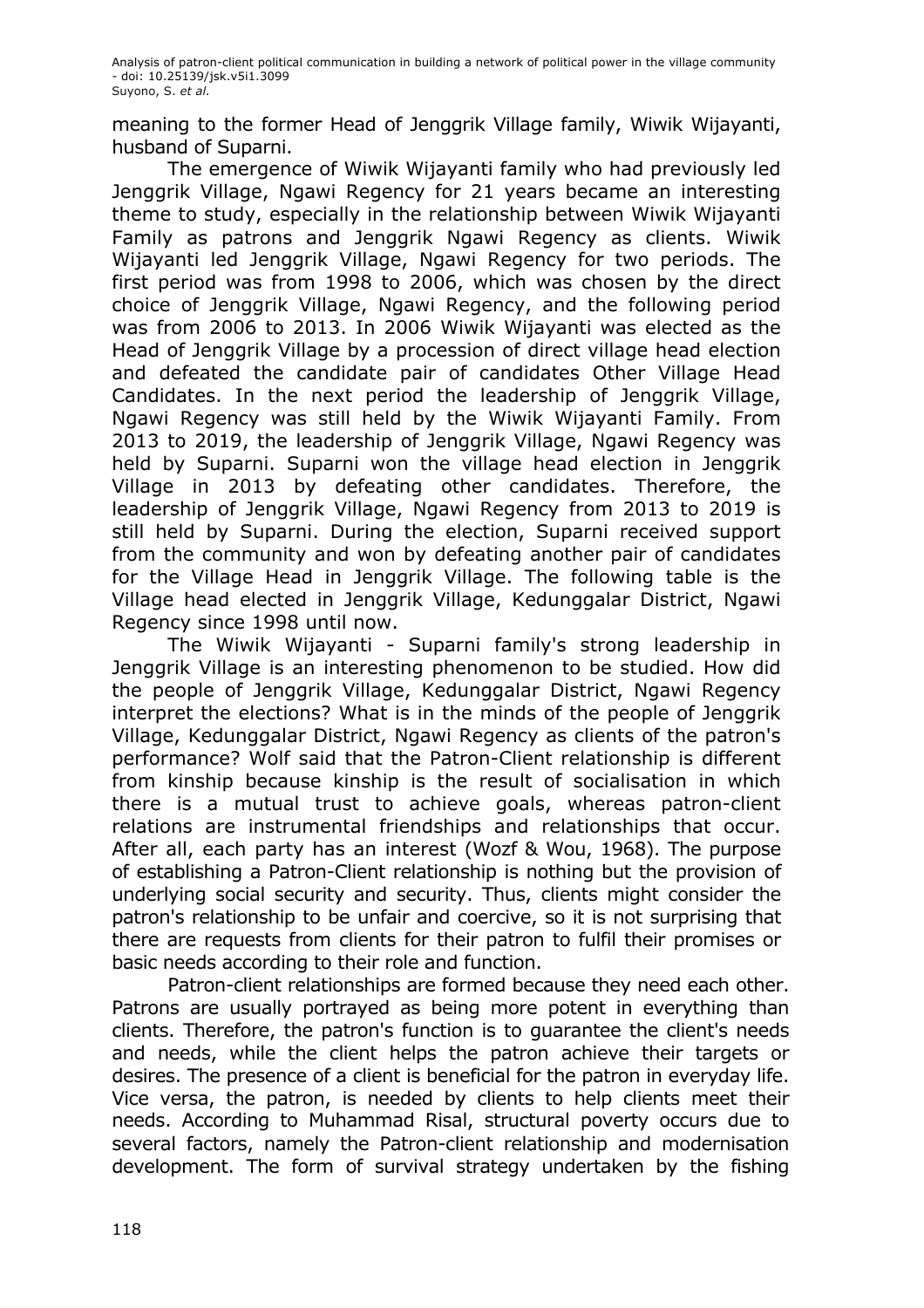community in the village of Bonde is by reducing the consumption patterns of family life and working in other sectors creatively as a form of fighting structural poverty (Rizal, 2016).

(Widayanto, 2013) Kinship has a descriptive nature, in terms of helping, it is a natural thing and does not have to be paid. Whereas, in the Patronclient relationship, the norm applies that any assistance must be paid back. Patron-Client Relations can be identified because of differences in the mastery of resources and ownership of property and power. In this case, the relationship between patron and the client in Jenggrik Village, Kedunggalar District, Ngawi Regency is the dominance of the Wiwik Wijayanti family in 'controlling' the Jenggrik Village in Ngawi Regency. Administratively, Jenggrik Village, Ngawi Regency is located in East Java Province. The population of this village is around 8078 people and has a land area of 993.55 Ha. Most of the village residents of Jenggrik Village are primarily farmers although some home industries have also developed in Jenggrik Village.

Jenggrik Village is divided into seven hamlets: Sidowayah, Jenggrik, Jarakan, Watukaras, Tumang, Blemben and Ngarengan. In 2019, there were 6,244 voters, with a breakdown of 3,094 male voters and 3,150 female voters. Jenggrik Village, Kedunggalar District, Ngawi Regency has potential in several sectors, including the Gadung mango sector, the agricultural sector (soybeans, corn and rice), and the plantation sector (sugar cane, teak). With so much potential in Jenggrik Village, Ngawi Regency, many people want to rule in Jenggrik Village, Ngawi Regency. The head of Jenggrik Village in the period 2013-2019 was no exception, Suparni, husband of Wiwik Wijayanti, who ran for the Head of Jenggrik Village as an incumbent in the simultaneous village head election in June 2019.

In Jenggrik Village, Ngawi Regency, Patron-client relations in politics have also taken place, especially in the 2019 village head election. This relationship occurs between the Wiwik Wijayanti Family as Patron (someone who has power, authority and influence) and the community in Jenggrik Village, Ngawi Regency as the client (subordinate). This pattern of relationship occurs between two communities or individuals who are not of the same class. The Patron-Client relationship in the village head election of Jenggrik Village, Ngawi Regency developed a mutually beneficial relationship for Wiwik Wijayanti through her husband Suparni by providing security protection for economic assistance and intensifying development in the community in Jenggrik Village, Ngawi Regency.

In 1998 to 2006, Wiwik Wijayanti was elected as the Village Head of Jenggrik Village from the direct village head election. Wiwik Wijayanti defeated incumbent candidate Suratno. Then, Wiwik Wijayanti ran again in the 2006 village head election. As a result, she was re-elected as the Village head of Jenggrik. At the end of her position in 2013, it was her husband's turn to step up to become the Head of Jenggrik Village, Ngawi Regency. Finally, Suparni (66 years old), Wiwik Wijayanti's husband, was elected as the Head of Jenggrik Village until now. During the Village Head's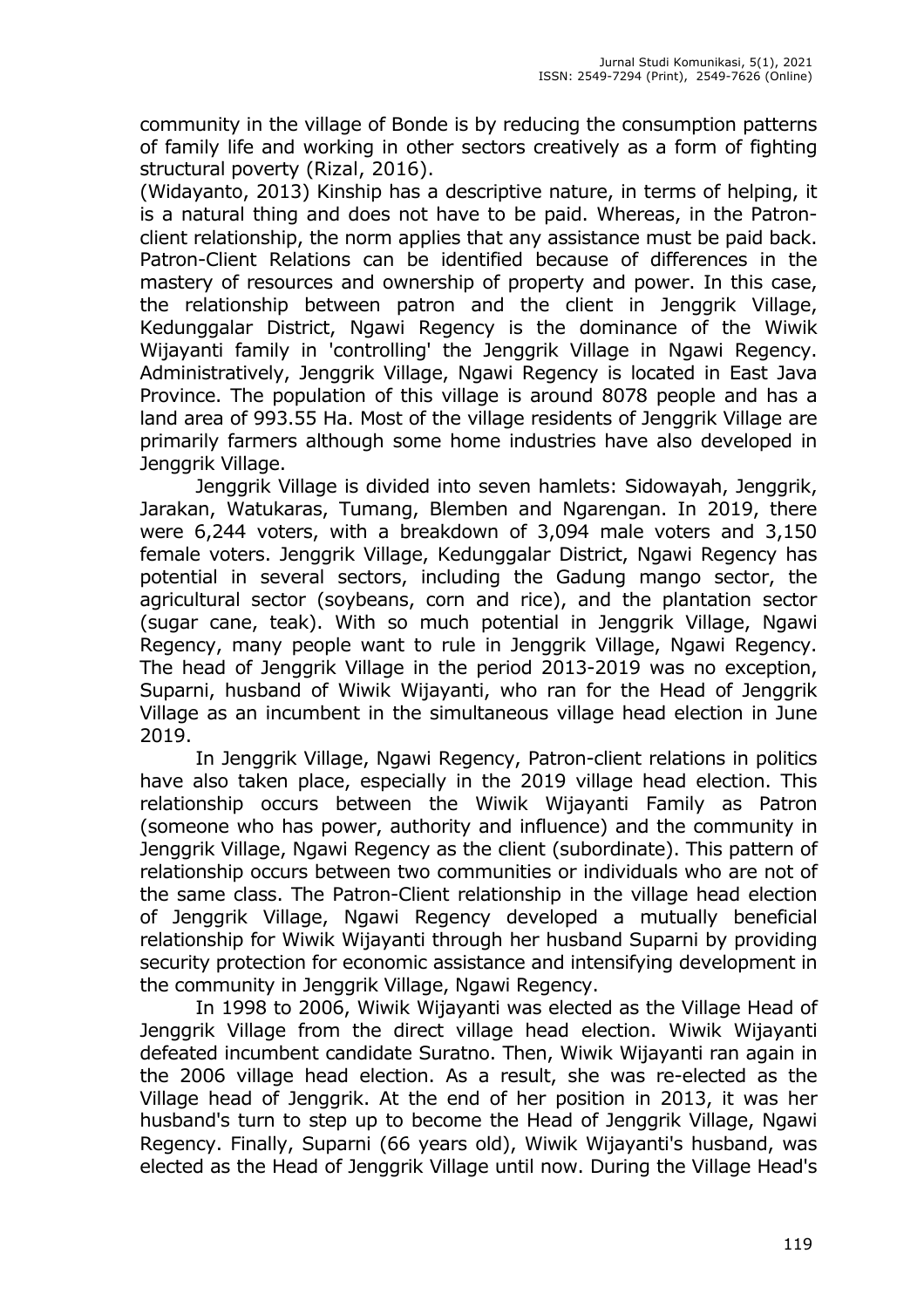campaign, the strongman in Ngawi Regency Village, Wiwik Wijayanti, always accompanied Suparni. He was never absent in the campaign. In the election of the Village head of Jenggrik in 2013, Suparni won a landslide victory. Suparni controls seven hamlets in Jenggrik village. Since Suparni was re-elected, family politics has been going on for two decades. Suparni's wife, Wiwik Wijayanti was elected to the Ngawi Regency Regional House of Representatives (DPRD) and at the same time the PDPC Board of the Ngawi Regency. In 2019, Suparni returned forward as a candidate for village head. He received the blessing of his family, relatives and friends. Wiwik Wijayanti continues to support Suparni. The tendency of the political elite prioritises opportunity. There is an opportunity because the mother is in power, so the mother bequeathed similar power to her child, husband, or other family members (Priyono, 2014).

The researcher took the research location in Jenggrik Village, Ngawi Regency because of the patron-client relationship between Wiwik Wijayanti - Suparni families as Patrons and the people of Jenggrik Village as clients that have happened for a long time. This is evidenced by the fact that the Wiwik Wijayanti-Suparni family has given the rice fieldwork to the community with profit-sharing system; lend help to the community without collecting services fee; visit bereaved families first while bringing one slob of Gudang Garam cigarettes; lending private funds for infrastructure development, both in the form of Sibel wells for each hamlet at no charge dan roads in alleys of 7 hamlets; and providing Volleyball field for each hamlet that does not yet have land from the village government. In return, the community gave their voting rights to Wiwik Wijayanti-Suparni's family in the village head election for more than 22 years. The Wiwik Wijayanti-Suparni Family's strong leadership led to an increase in the level of community participation in the Village of Jenggrik in the village head elections.

The village head election is a better development of democracy in Indonesia. Elections are determined based on the ability, competence, and capability of village heads in carrying out administrative, leadership, coaching and service functions and other tasks that become their obligations and responsibilities (Rudiadi & Herawati, 2017). However, democracy at the local level is increasingly capitalist, pragmatic, and transactional in its course. For this reason, the community needs to be reminded of the importance of democracy to run better, be efficient, be reasoned with common sense, and compete competitively and not reduce people's sovereignty.

From some of the research that has been described previously, the authors have not seen a specific study that looks at the relationship between the family of the incumbent village head (patron) who has been in charge for more than 20 years and the village community (client). With Patron-client theory, the research focused on the non-material aspects of local actors (village heads) in the patronclient relationship in Jenggrik Village, Kedunggalar District, Ngawi Regency, East Java Province. The question raised in this study was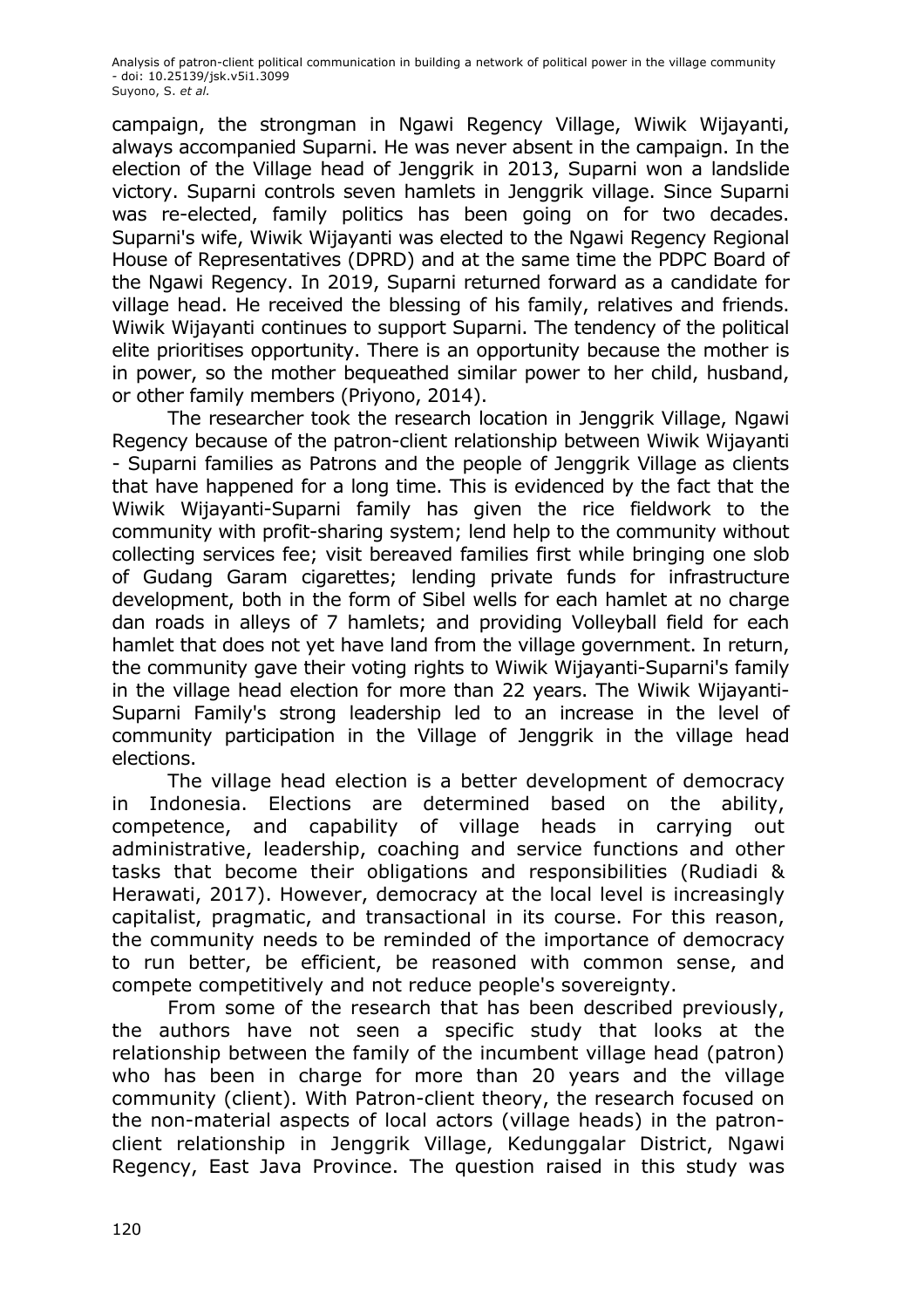how actors built a patron-client relationship in Jenggrik Village, Kedunggalar District, Ngawi Regency to gain and maintain political power during 1998-2019 using a non-economic and economical approach.

## **METHODOLOGY**

This study used a qualitative research method with a political communication approach where the researcher acted as the main instrument in collecting field data. Data collection was done naturally by researchers to get meaning from the data obtained directly in the field through a qualitative research approach.

The researcher focused on material and non-material aspects in understanding the patron-client relationship in Jenggrik Village, Ngawi. Some questions explored by researchers included what has been done by the Village Head and his family to gain the authority of the Jenggrik Village community and what has been done by the Jenggrik Village Head's family so that they could preserve power for more than twenty years. The researcher also tried to understand the social and cultural life of the people of Jenggrik Village, Ngawi Regency from their perspective. Researchers also visited the village in person to observe the object of research in its natural setting. The interaction of the people of Jenggrik Village, Ngawi Regency, with the natural environment, the social environment becomes important because community interaction shows the knowledge, values, and culture of the people of Jenggrik Village, Ngawi Regency.

The study was conducted in East Java, precisely in Jenggrik Village, Kedunggalar District, Ngawi Regency. The location was chosen with several considerations. First, voter participation was relatively low. Another consideration was that the people in Jenggrik Village, Ngawi Regency, have traditional relatively culture whose primary livelihoods is agricultural and plantations and has not mingled with migrant communities. So, it was hoped that the information obtained was more accurate and credible. The number of respondents and informants was determined based on scientific considerations and can be accounted for academically.

This study used data sourced from primary and secondary data. Primary data was collected directly from the data source, namely the results of direct research in the field, such as observation, interviews, and focus group discussions on community leaders, local elites, activists, non-governmental organisations, public figures religion, Suparni's campaign team, and the village community. Respondent's data was taken from each hamlet's files in Jenggrik Village, which gave many votes to Suparni. Meanwhile, secondary data was data obtained from several sources that already existed. Secondary data in this study were obtained from various sources, such as the village head election committee in Jenggrik Village, Ngawi Regency; Ngawi Regency BPS; as well as books, reports, journals, magazines, bulletins, articles,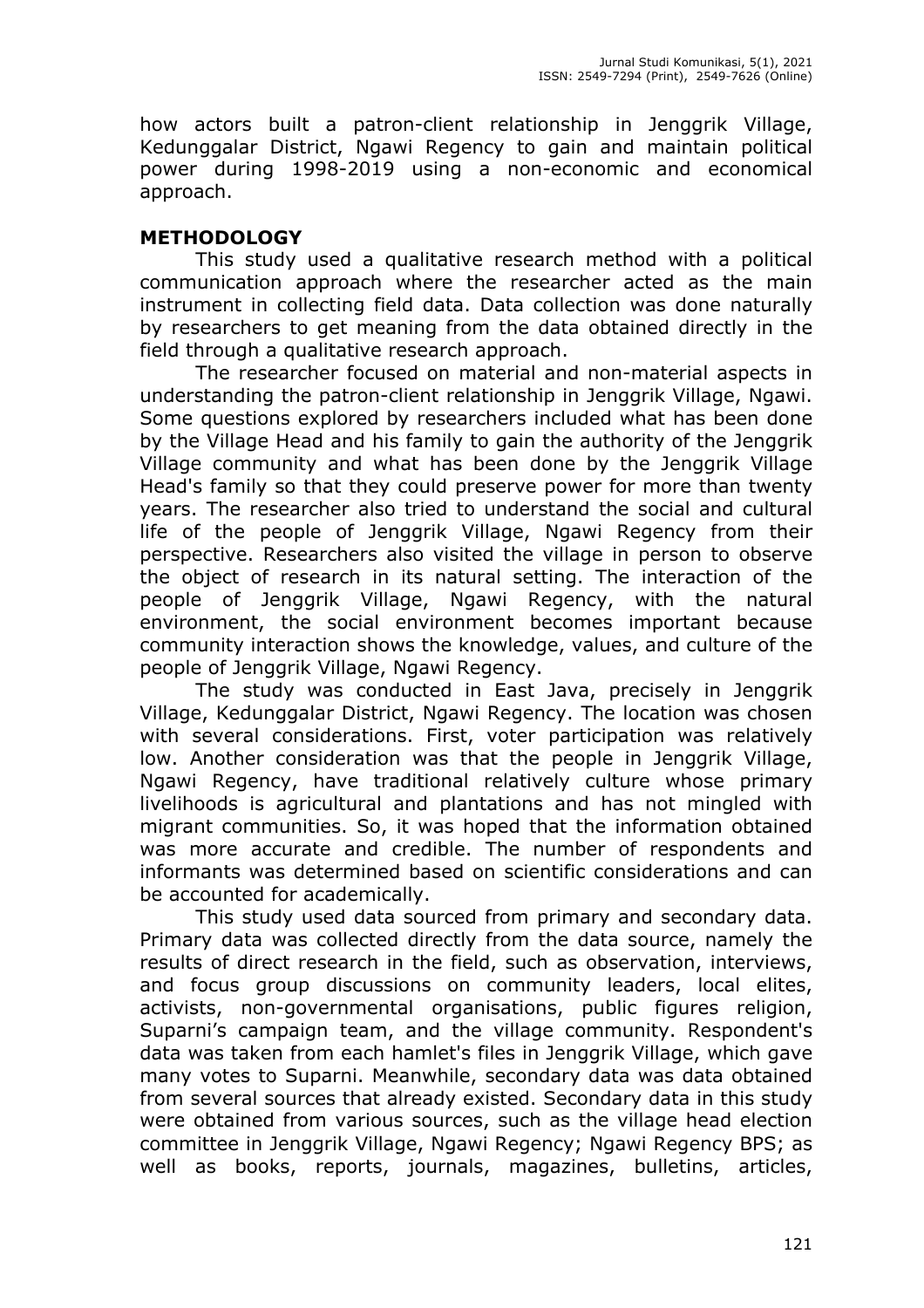documents, photographs and videos about the socialisation and implementation of the village head election in Jenggrik Village, Ngawi Regency that was relevant to this research.

| No                                       | <b>Subject Characteristics</b> | Research subject                      |
|------------------------------------------|--------------------------------|---------------------------------------|
| 1                                        | Village Administration         | Village head                          |
|                                          |                                | Village Chief                         |
|                                          |                                | Government Apparatus                  |
|                                          |                                | Head of the village deliberative body |
| $\mathcal{P}$                            | Village Elite                  | <b>Religion Teacher</b>               |
|                                          |                                | Head of youth organisation            |
|                                          |                                | Islamic religious figures             |
|                                          |                                | The Head of the farmer group          |
|                                          |                                | The chairman of the mosque            |
|                                          |                                | management                            |
| 3                                        | Villagers                      | Parmin (the Farmer)                   |
|                                          |                                | Samin (bricklayer)                    |
|                                          |                                | Ibu Umi (Traders)                     |
| 4                                        | Village head election          | Head of the village head              |
|                                          | committee                      | Head of the district head election    |
|                                          |                                | Committee                             |
| Coursey Data Dressesing by Author (2020) |                                |                                       |

#### **Table 1.** Characteristics of Informants

Source: Data Processing by Author (2020)

# **RESULTS AND DISCUSSION**

## **Elite and Power on Political Communication**

Hartati (2019) found similarities with the practice of power at the level above the village by showing that there was a contestation between the village elite and the patronage network of power in the elections in Central Java. The same finding can also be seen from Hidayat's research (Hidayat et al., 2019) focusing on the shift in the local elite and the emergence of an economic elite that dominated the Bangkalan district election. In the battle to win the hearts of the people, assistance should be given to all members of the community who are in need, but MPs are stepping into the vacuum of service delivery abandoned by most of the 'overseas countries', serving most of the needs of their own support bases (Adams & Neef, 2019). The emergence of the Patron-Client relationship phenomenon begins with the existence of a patronage relationship. Patronage relationship is a full emotional personal relationship between servant and servant owners. The pattern of relationships in this context is between two individuals; namely the patron and the client. There is a reciprocal interaction by exchanging resources owned by each party. The patron has resources in the form of power, position or position, protection, attention and affection and not infrequently resources in the form of material (wealth, arable land and money). Meanwhile, clients have resources in the form of energy, support and loyalty. The patron-client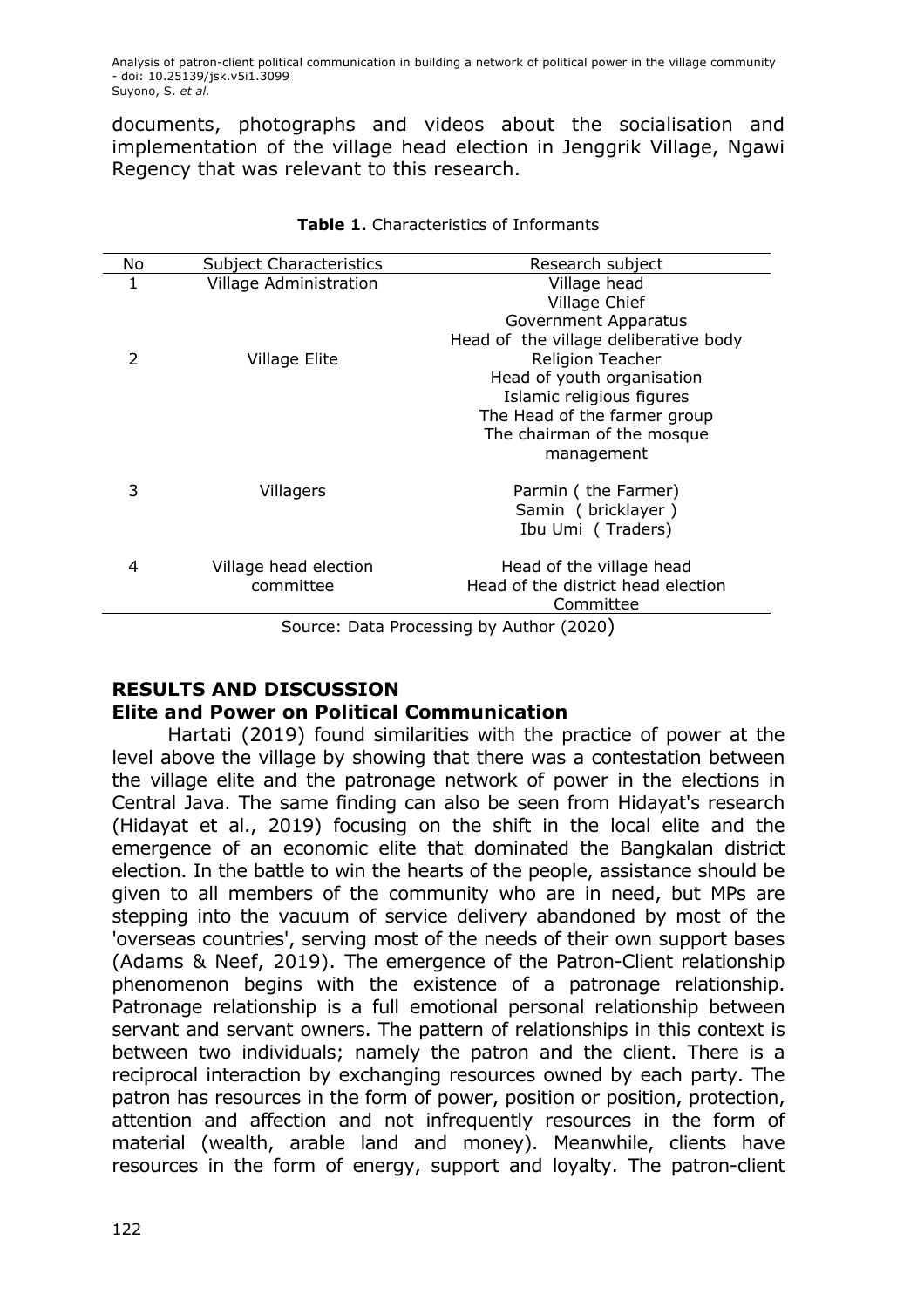relationship has also been worked on based on various attachment factors, such as superiors and subordinates, equality of loyalty to the same party, and other things such as ethnic and hereditary similarities strengthened Patron-Client relations within the Regional Government.

As a result of the emergence of Patron-Client culture, the government has made an irrational organisational culture (bureaucracy) and even made superiors' performance appraisal to subordinates, not objective. The impact, most subordinates will always follow the style and pattern of their superiors to get closer to their superiors. The local government bureaucracy becomes a patron-controlled organisation, and the clients make an imitation of behaviour that makes the signs of service more closely and affect the performance of the bureaucracy. The excellent performance carried out by the Swedish Pension in communication with retirement participants over the past decade; the main changes in the information submitted to improve the quality of individual retirement knowledge have helped them make more informed, better decisions about work (Boado-Penas et al., 2019).

Information that is always updated following the changing times and technology creates a very encouraging motivation - about 80 per cent of respondents rated the Italian Social Security Institute service at least 'very helpful.' Even if 42 per cent of the sample exaggerates their future pensions, 16–29 per cent express a willingness to change their expectations on retirement income after receiving new information (Boeri et al., 2019).

Besides, social phenomena that arise from the existence of Patron-Client relations in the local government bureaucracy result in the promotion and mutation of positions to be not objective because they do not see bureaucrats' capabilities and expertise. In addition, this will result in a lack of attention to developing staff capacity to produce expert staff in their fields. This phenomenon will continue to occur along with the spread of political party members or sympathisers of certain political parties at the level of local government (executive) and Regional House of Representatives (legislative), which in the process of interaction are interrelated with various relationships that occur within the framework of the interests of groups and parties with service relations (Bhavnani & Jensenius, 2019). These findings indicate that the distribution of politicised funds in the short term has no long-term effect (Bhavnani and Jensenius, 2019). Too often, leaders who hold the power of policymakers in government deliberately ignore technical advice that makes sense or cannot pursue it despite their best intentions, due to political constraints (Khemani, 2017).

According to (Yusoff, 2010), local politics in Indonesia are still held captive by the influence of local strongmen and roving bandits. Even though political transformation has been in effect for more than a decade, local-level democracy is still imprisoned by the local political elite's interests. Furthermore, Agustino added that village residents' lives became very bleak. Within five years in office, the regional head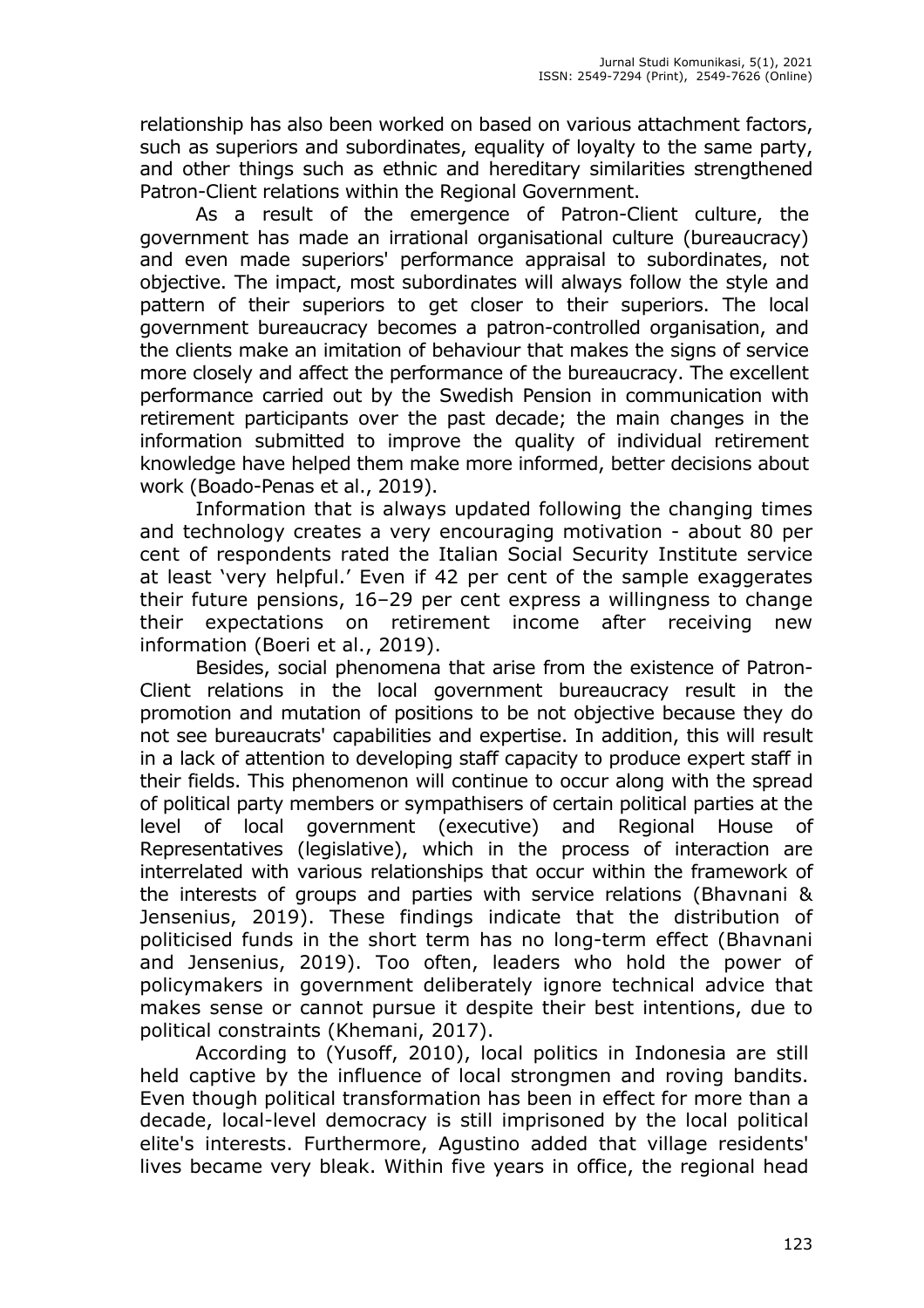must repay the loan taken along with interest (determined previously). Not only that, but the desire of regional heads to enrich themselves also becomes another motivation which can certainly make people suffer more (Yusoff, 2010). This study tries to understand the political dynamics in the village; the role of local actors, in this case referred to as patrons, to produce and reproduce power at the village level; actions of local actors in 'seizing' power and maintaining power in the village; and why people in Jenggrik Village want to follow and obey patrons. Put simply, the relationship between patrons and clients in Jenggrik Village is reflected in the results of the Election of the Jenggrik Village Head where the incumbent and his family have successfully 'seized' and retained power for more than 22 years.

This research follows Pauwelussen's findings of the role of local actors in defending their power, the performance of community networks outside the local scale, and how they maintain power through the association of social and material elements. This trans-local community has opposed conservation efforts to create place-based resilience (Pauwelussen, 2016). The incumbents' network has sent useful information from the communities in each hamlet to expand their influence. This indirect access form simultaneously protects companies from the same resource-based costs (Carney et al., 2020). The incumbent continues to provide socialisation about the importance of village development and cooperation among individuals in villagers' lives. As Cabanes said about the sociality of communication, this paper conceptualises how fake news and online political troublemakers work in relation to people's shared understanding of social politics

In the village, people live in harmony and help one another. There is an unbalanced reciprocal relationship between the community and the community, in accordance with a mutually beneficial relationship, but only benefits the patron because they do not need to carry out tasks or work that they feel is improper to do. For Taunna, by following a leader, they will be protected and get some other benefits to sustain life. According to social scientists, patron-client relations generally have two approaches. First, patron-client relations as a human effort to be able to survive in a particular situation. Second, patron-client signs arise because of certain conditions in society.

## **Power Political Communication of Patron-Client and Village Elites**

In Jenggrik Village, Ngawi Regency, village elites have charisma and influence in the community. Besides, a Patron-client group also has charisma and influence in the Ngawi Regency community. Patron client communication in Jenggrik Village could be divided into two groups: 1) related power that can support the patron-client group; and 2) related to minority outreach. According to Jusmiati (2017), elite and patron-client alike use their power and influence of minorities.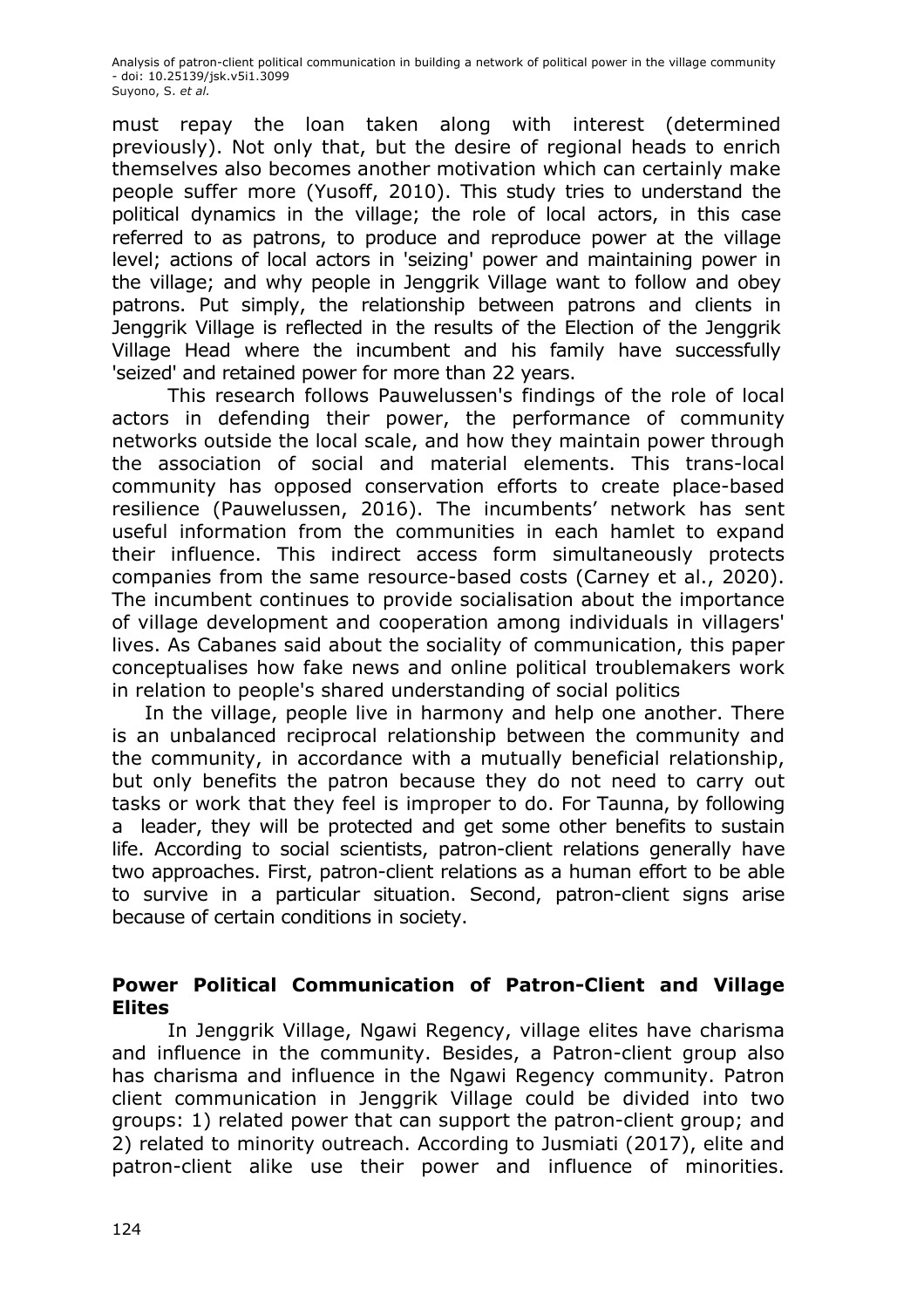However, their abilities in this matter are based on different powers. The most fundamental difference is that almost all minority forms of influence have been at stake through competition and democratic change.

According to theorists of elite political communication, there is no explanation why the patron-client political power is so sturdy against the challenges of democracy, except radical ones. The existing democratic concept prevents such relation.

Patron-clients can build communication networks and unite with the elite powers on a material basis. Thus, Patron-client can also be an elite class. However, the elite can not necessarily be a patron-client if they do not have and use strong material power. The communication of elite groups can vary, including, but not limited to socialisation, polite messages, reminders, formal political rights, coercion, formal office, and power to move. Meanwhile, the primary factor of patronclient relation is material power. Consequently, as long as they do not have material power and an extensive communication network, elite groups cannot be a patron-client relation. However, the patron-client relation can become an elite group. Thus, researchers concluded that that the factors that strengthen patron-client relationship are adequate resources that can be used for personal political competition

A significant result of the analysis reveals the existence of an intensive approach to communication factors and power that exacerbates the difference between the forms of power of the minority elite and Patron-client. Only village head candidates with extensive communication networks, abundant wealth, and control material resources can be categorised into patron-client in the rural context. Generally, the candidates for the head of Jenggrik Village, Kedunggalar District, Ngawi Regency used material, and non-material powers in the village head election held simultaneously throughout the region in June 2019. The candidates' use of money as a bond of interest was very likely occurred in many modes, making it difficult to call it money politics.

The political nuances and the continuous communication network with its village residents reflected the desire to obtain the village head's political position to balance the funding and material in the form of money given in various village head election activities. Intensive communication, good messages to its village residents, and giving money to villagers are some of the ways to significantly control the energy and needs of people who have transferable and anonymous characteristics. Women voters who routinely attend political communication lessons, albeit briefly, have a higher awareness of the importance of politics in life. A study concluded that women's exposure to politically-relevant information through mass broadcasting, although brief, can increase their political efficacy and participation in public life (Mvukiyehe, 2017).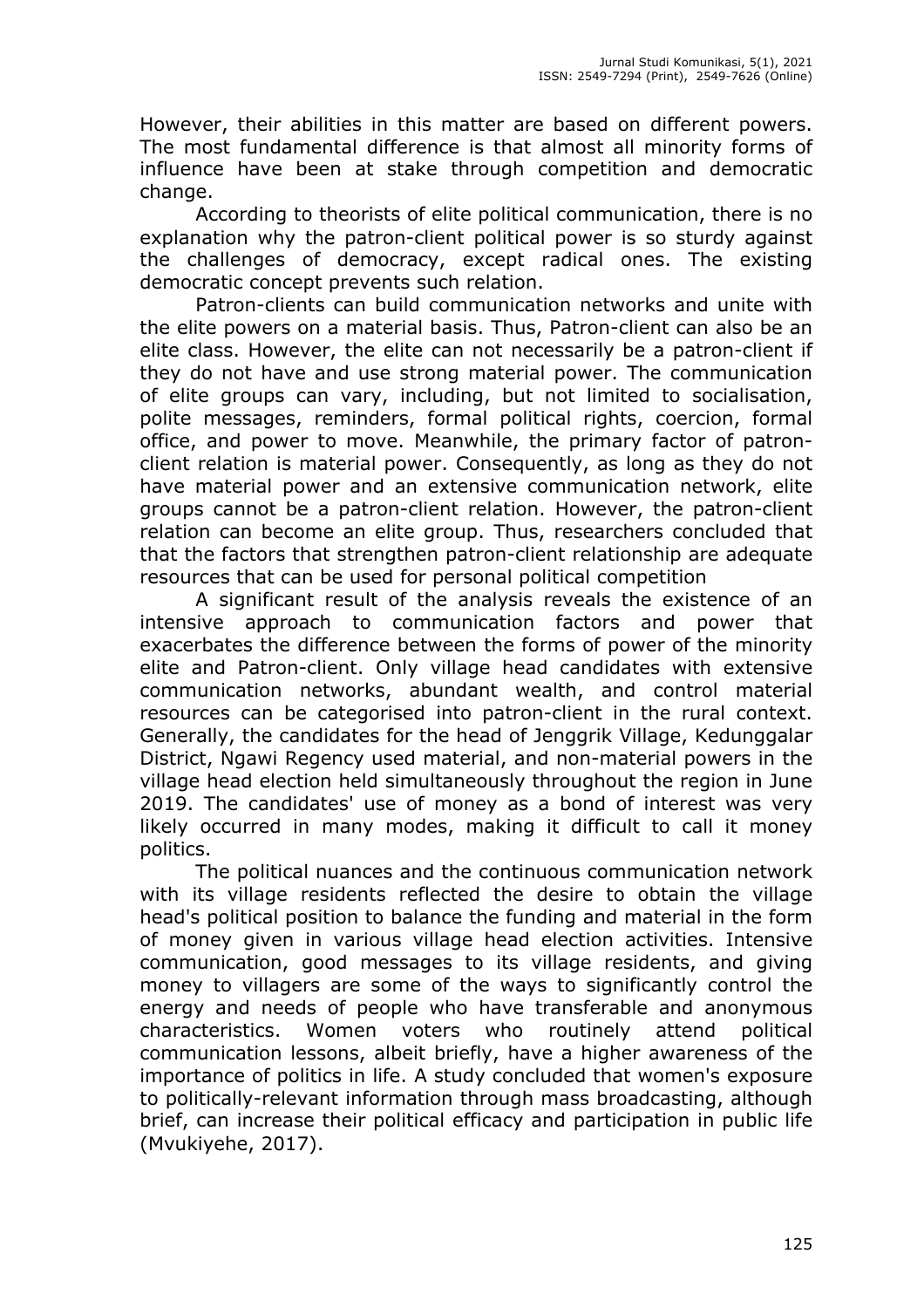In the village head election in Jenggrik Village, Kedunggalar District, Ngawi Regency, there were four registered candidates. However, only two village heads candidates prepared financial capital and communication links with their village residents in the village head election, namely H. Suparni and Samino. Meanwhile, the other two candidates, Sutoyo and Sumadi, only wanted to measure whether the community still had the confidence in them to run for the village head election in Jenggrik Village, Kedunggalar District, Ngawi Regency. So, they did not give money, goods, or services to the community at all. Meanwhile, Suparni made a financial donation and communicated with cadres and villagers, especially to the people who were present at the village head election as a substitute for not working in a day.

During their time as head of the village from 1998 until now, the incumbent's family has established excellent and polite communication with its village residents. They have also helped many community needs. The incumbent village head often invites people to discuss and have a casual chat. Physically, they had built a bridge that connects two hamlets, namely Hamlet Jarakan and Hamlet Tumang. In addition, H. Suparni also donated land to seven hamlets in Jenggrik Village to make Volleyball Field from his banana plantation's spare land. The results of this development were intended for Karangtaruna (youth group) activities in the local hamlet. Moreover, the family of the incumbent village head also pays to replace broken volleyball equipment. Infrastructure development in the form of access roads to the hamlet was also built with additional personal funds. The incumbent family also rents out their rice fields with a profit-sharing system for the rice fields cultivators' village residents. Sibel drill wells were built in every hamlet of Jenggrik village. The wells' clean water was distributed to village residents' homes for their daily clean water needs. If a citizen dies, H. Suparni is always present. If he cannot attend due to other business, his wife will represent him and bring a big box of Gudang Garam cigarette. In addition, if there are village residents who are sick and must be hospitalised but do not have money, H. Suparni will finance with personal funds until they recover.

The community's high interest to take part in the competition for the position of village head had caused a high level of competition among the village head candidates in Jenggrik Village. As a result of intense competition, there were several winning strategies used by Jenggrik village head candidates to gain sympathy from the community. The factors used to win the Village Head election can be divided into two, namely the material and non-material power factors. All data from field research on the means of gaining power in the village head election by the four candidates for the Jenggrik Village showed that each candidate had a variety of strategies, including:

The first candidate for the village head, Sutoyo, was a military retiree. He rarely communicated with the community members, so the community considered him less sincere in conducting campaigns in the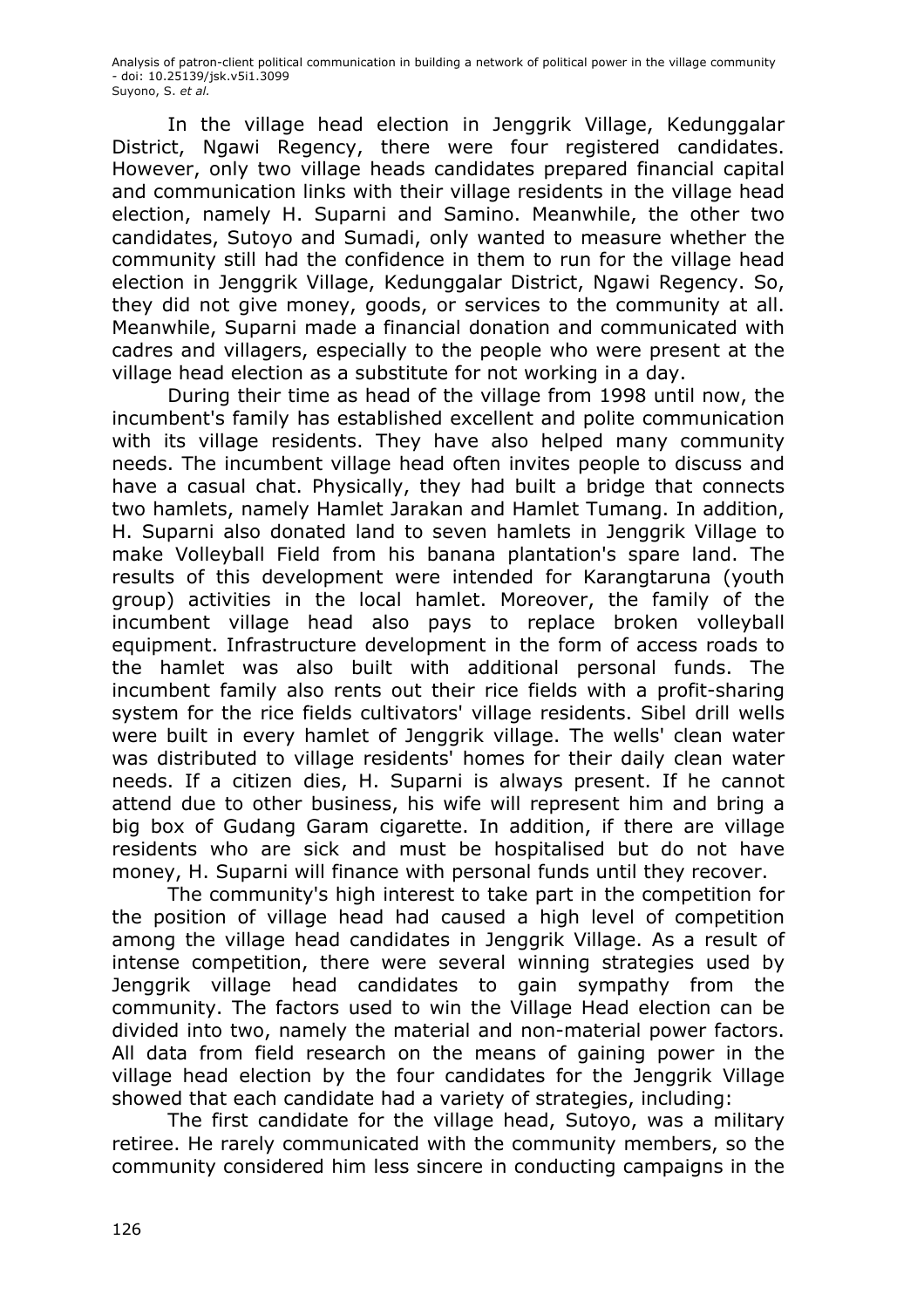village head election. Because of financial limitations, Sutoyo (2019) claimed he preferred to use the spiritual path through clerics, religious teachers, and shamans because, according to him, the method was more straightforward. From the interview, he admitted that he only spent a small amount of money for activities in the night before the election, for consumption, and witnesses at the TPS.

The second candidate for the village head was an entrepreneur. He was only just dabbling in the village head election. Based on indepth interviews, we found that the third candidate's winning strategy was by treating the village residents to eat and have a light chat in the stalls in each hamlet. Meanwhile, he held a village clean-up event at an old well in every hamlet in Jenggrik village for spiritual power. The second candidate chose to take those actions to win and increase confidence in the village head election in Jenggrik Village.

The third candidate for the village head was Samino. He is an active soldier. According to the community members, Samino was the most serious contender to the incumbent than the other two candidates. With tenacity capital, communication with individual village residents and groups, and material power from him who works as a soldier and his wife as a civil servant. Samino gave cash worth Rp 35,000 to the community as donation money. He also treated village residents to dinner at home the night before the election.

Meanwhile, non-material power was also used to attract the sympathy of the village community. One of them was through a thanksgiving event at the well in every hamlet in Jengrik village, together with the community. After thanksgiving, Samino did not go home immediately. He chatted lightly so that people would remember him, and to increase their confidence in competition with other potential village heads. In the village head election, Samino also used the services of shamans and clerics.

The fourth village head candidate is incumbent candidate, Suparni. He is a retired police officer. Suparni is the husband of Wiwik Wijayanti, a second-level legislative member in Ngawi Regency. Wiwik is a female figure, who has also served as head of Jenggrik Village for two consecutive periods, from 1998 to 2006. Wiwik communicates well with her village residents. She did many things, such as building a bridge connecting two hamlets, namely Jarakan hamlet and Tumang hamlet with private funds to boost the village community's economy. Wiwik also built road infrastructure, waterways, and places of worship in the form of mosques and prayer rooms. From 2006 until now, Wiwik has served as a member of the Ngawi Regency Regional House of Representatives (DPRD –*Dewan Perwakilan Rakyat Daerah*).

Suparni was the candidate for village head who has the most economical power. Suparni explained that he was able to make a donation of Rp 60,000 per voter. In addition, he built volleyball field for seven hamlets in Jenggrik Village on private land, at the spare land from his banana plantation land whose yields were used for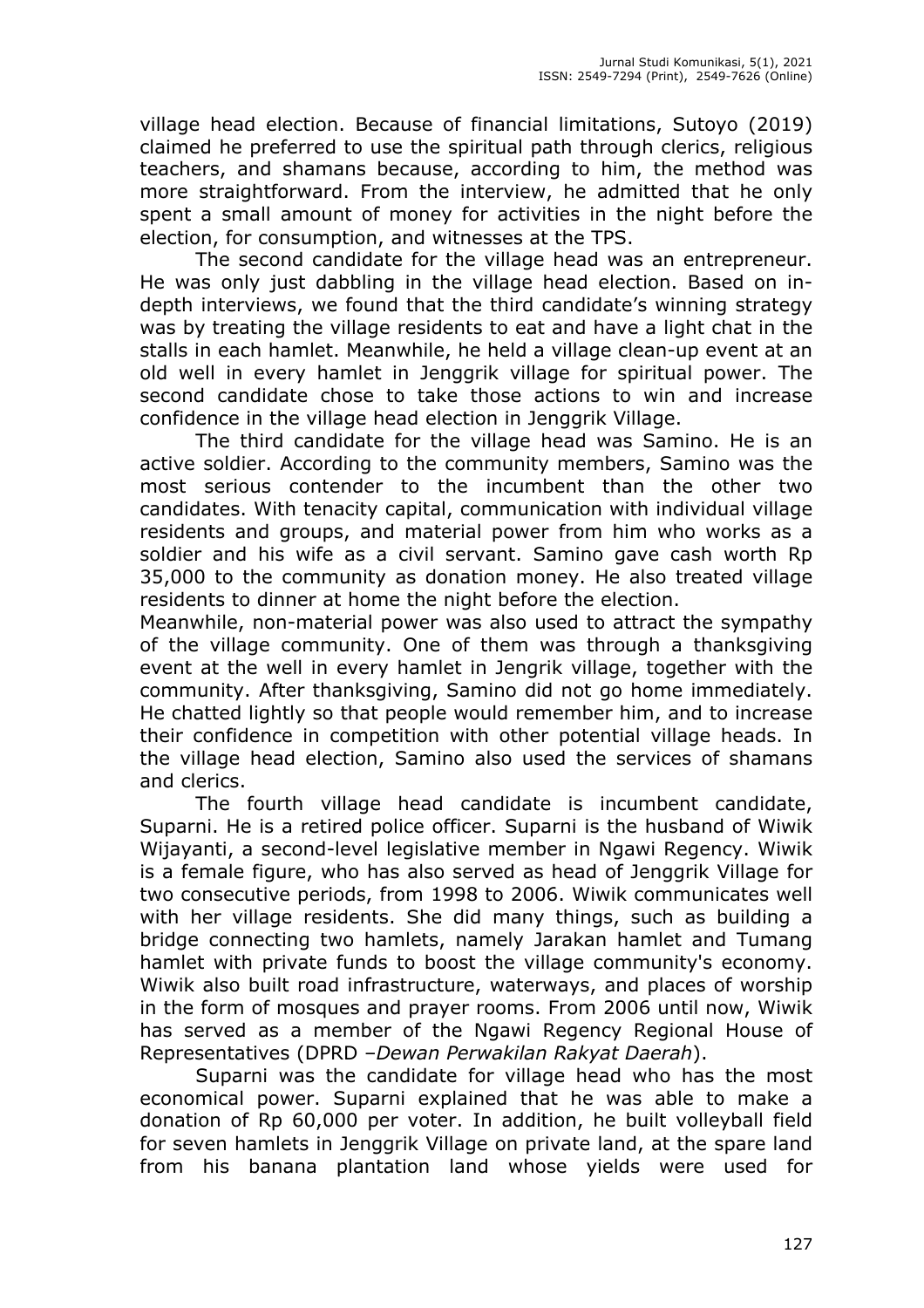Karangtaruna activities in each hamlet. Suparni also always buys volleyball equipment if something is broken. He built the infrastructure for the hamlet entrance and always added his funds aside from the village funds. The Suparni family also rents out rice fields with a production sharing system for farm labourers. Sibel drill wells were built in every hamlet in Jenggrik village. The clean water is then distributed to people's homes for daily necessities free of charge. Suparni also built a place of worship in the form of a mosque and mosque in every hamlet. If a community member dies, Suparni is always present. If he were busy, his wife would be represented by carrying a cigarette slop of Gudang Garam. Meanwhile, if there are village residents who are sick and have to be hospitalised but do not have costs, Suparni will pay the hospital fees with personal funds until they recover. Non-material power, among others, conducts thanksgiving at the village well every month Dhulhijjah. Suparni admitted that he was often visited by supernatural beings who spread Islam religion in every hamlet. The supernatural creature gave a message to defend the land and increase village development. In addition, Suparni also used the services of the Kyai who are already very close to his family and other village community leaders.

The four village head candidates in Jenggrik Village used non-material power, which is closely related to the Javanese concept of power, namely the concept of magical power (Anderson, 2000) and the power that believed to have come from God for a person or group to lead. Deities or revelations about the authority to rule come from divine forces (Andrian in Surbakti, 1992). Therefore, all the candidates for the Jenggrik village head who competed in the Jenggrik village head's election used magic powers. Some village head candidates also claimed to have Javanese leadership symbols in the form of *revelation* and descendants of the Village head to increase the campaign team's confidence and get sympathy from voters.

## **Pragmatic Village Voters on Money Politics in village head elections**

Village communities tended to be pragmatic in dealing with village head elections. Before the village head election, the villagers communicated a lot between the community groups and the village head candidates. The residents also claimed to have received money which confused them. One candidate for village head, Samino, explained that the leader's sign was a revelation in his parents' days. However, now, the sign has changed to the way a person eats by hand. Now, those in power or leaders are people who have much money and communicate a lot with the community. Samino's opinion is in accordance with the opinion of Sutoyo, another village head candidate. He felt that in today's world, charismatic people are those who have money and can speak politely and soothingly. It often happens that members in one family get money from several different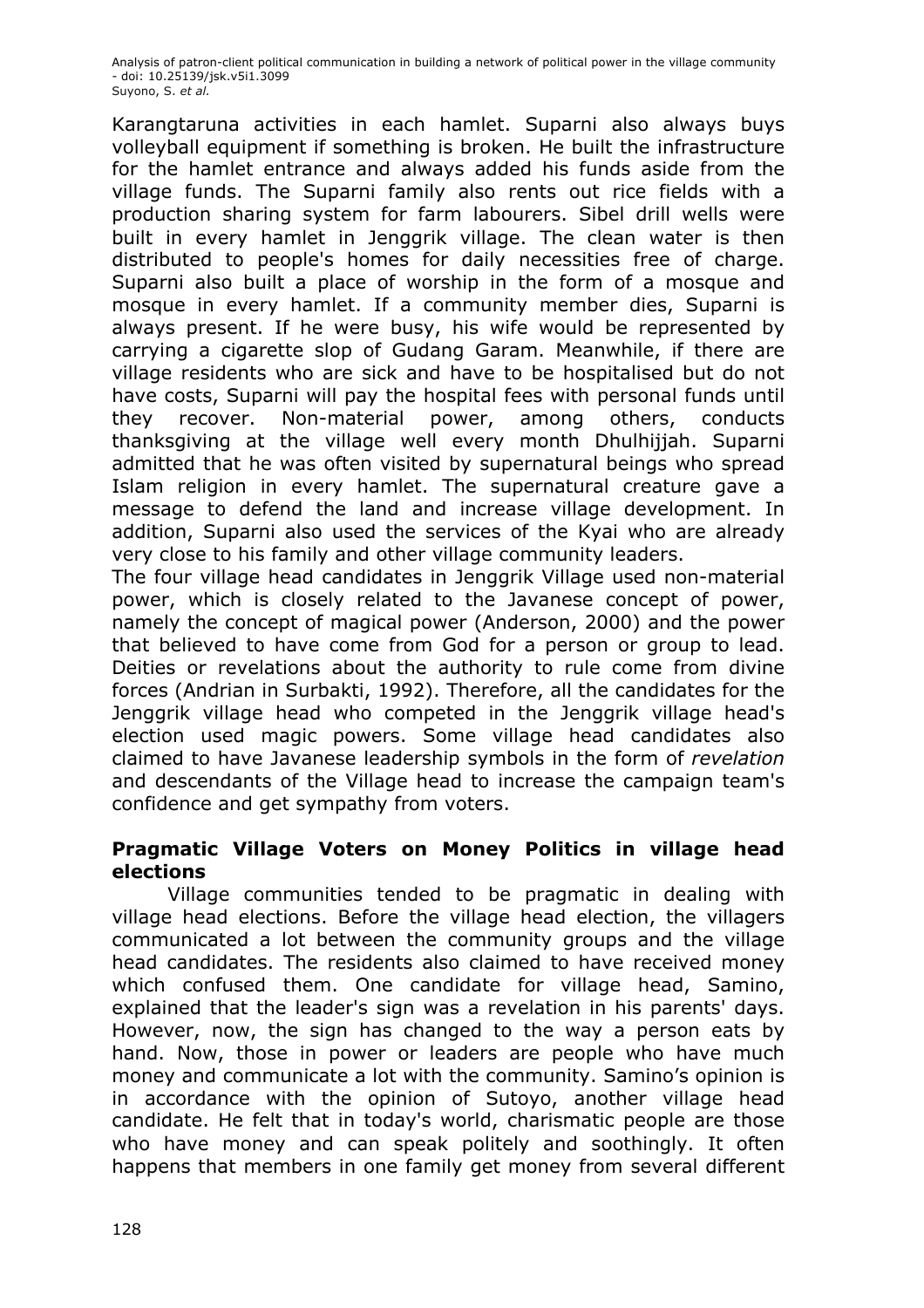candidates. In the end, the family would choose the village head candidate who gave the most money. Amid a village head election competition, the community often chose a village head candidate based on several things. In addition to conscience, the community also assessed the village head candidate's competence and capabilities and the village head candidate who gave the most money and established the best communication. In the village head election, besides relying on family, friends, religion, and groups, some relied on religious groups such as NU, Muhammadiyah, Nationalists, as well as money and other services.

This research showed that the money given by village head candidates was very influential on people's choices. On the other hand, when the village head candidates did not spend money on village residents, they would most likely not get sympathy and attention from the community. Finally, they were unable to obtain a significant vote to win the village head election. Money politics is the practice of giving money, goods, services or luring the masses of individuals or groups to gain political benefits. Money politics and communication are done consciously, both by the perpetrators and the recipients. Giving nine staple food (*Sembako*) to the people who need them is not necessarily a form of money politics. If the motive is merely to help people in need, indeed it is not money politics, but noble and caring actions.

Prospective village heads had specific strategies to buy votes with money politics. They had special ways to ensure that voters had received the money in Jenggrik village. According to Samino, one of the village head candidates, it was common knowledge that the money might not reach the voters. Therefore, the village head candidates must ensure that the voters' money is not lost, and is handed over to the voters. This was especially true for the hamlet that supported the election of particular candidates for village heads. Prospective village heads used a reasonably good strategy to overcome this. For example, village head candidates established intensive communication and divided the campaign team into three groups. The campaign team group had various tasks, such as finding successful members, giving envelopes, and ensuring whether the money has been received well. For example, the day before the election, the campaign team met with village residents to give a certain amount of money in the morning. Later that night, different cadres would visit village residents to ensure they have received the intended money.

## **CONCLUSION**

Viewed from the perspective of political communication and Patron-client and elite theory, in the context of the village head election in Jengkrik village, Kedunggalar subdistrict, Ngawi regency, the Patron-client group from each candidate for village head strived to become a village elite. Although material and non-material superiority from Wiwik Wijayanti's family, who supported her husband, Suparni,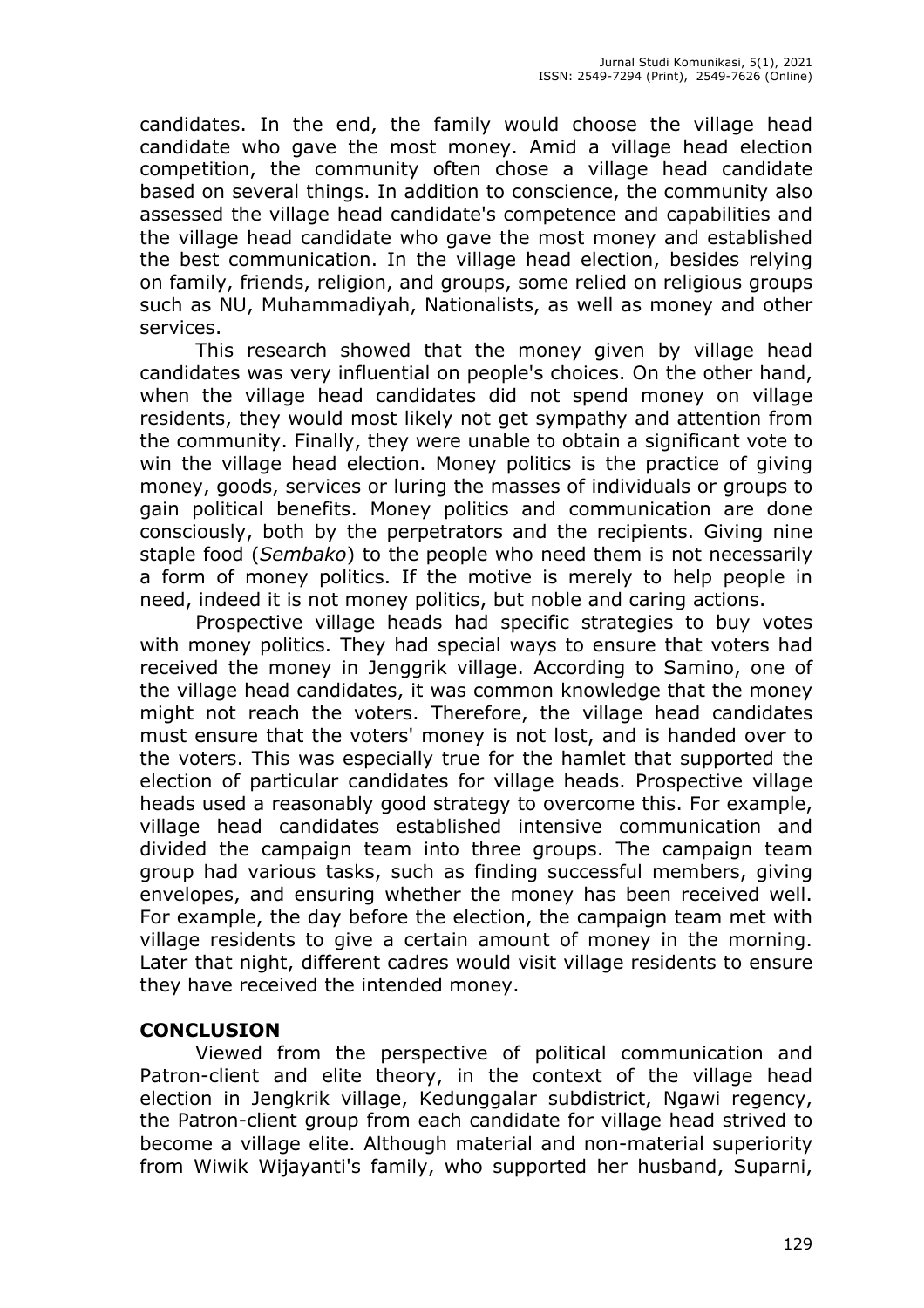surpassed other candidates. In addition, incumbents always maintain continuous communication with their village residents. In this case, Suparni was a Patron supported by his wife, who strived to gain power through material and non-material means. Suparni, as a candidate for the village head, was expected to be able to use non-material power to influence voters, namely villagers (clients), through cultural approaches.

Village voters (clients) interpreted money from village head candidates in a variety of ways. There were several ways in which villagers (clients) interpreted the money given by the prospective village head (patron). First, some members of the community interpreted the money obtained as a blessing. Secondly, some people interpreted money as a substitute for one day off. So, even though people did not work for one day because they had to vote, they still had an income. Several other community members interpreted the gift money as a form of the village head candidates' sincerity to compete in the village head election. Some villagers interpreted the money as the public money that had been received by the candidates for the village head, especially the incumbent candidates because all this time they had the privilege of being in the form of crooked land. Some community members also argued that village development continued and continued to obtain life security in addition to earning money. The villagers also argued that if the position was held by Suparni (patron), the problem of drought and village residents (clients) difficulty in obtaining clean water could be overcome without any cost.

#### **ACKNOWLEDGEMENTS**

Researchers would like to thank all those who have contributed to the completion of this research. The researcher thanks Dr Falih Suaedi, M.Si, who gave advice, scientific contributions, research methods, and criticism. He also provided solutions for writing procedures and sentence structure. Thanks, are also given to Dr Phill. Koesbardiati Toetik, who provided motivation, advice, and direction for completing this research. Thanks are given, especially to my beloved wife, Suharti, S.Pd., M.Pd., who always provides motivation and accompanies researchers to complete this research.

#### **REFERENCES**

- Adams, C., & Neef, A. (2019). Patrons of disaster: The role of political patronage in flood response in the Solomon Islands. *World Development Perspectives*, *15*(July). https://doi.org/10.1016/j.wdp.2019.100128
- Animasawun, G. A. (2016). Olusola Saraki, Charismatic Leadership, and Patron-Client Relations in Modern Ilorin. *Governance and the Crisis of Rule in Contemporary Africa*, 265–293. https://doi.org/10.1007/978-1-137-56686-7\_12
- Bedran-martins, A. M., & Carmen, M. (2017). Politics of drought under Bolsa Família program in Northeast Brazil. *World Development Perspectives*, *7*–*8*(March), 15– 21. https://doi.org/10.1016/j.wdp.2017.10.003
- Bhavnani, R. R., & Jensenius, F. R. (2019). Voting for development ? Ruling coalitions and literacy in India. *Electoral Studies*, *62*, 102069.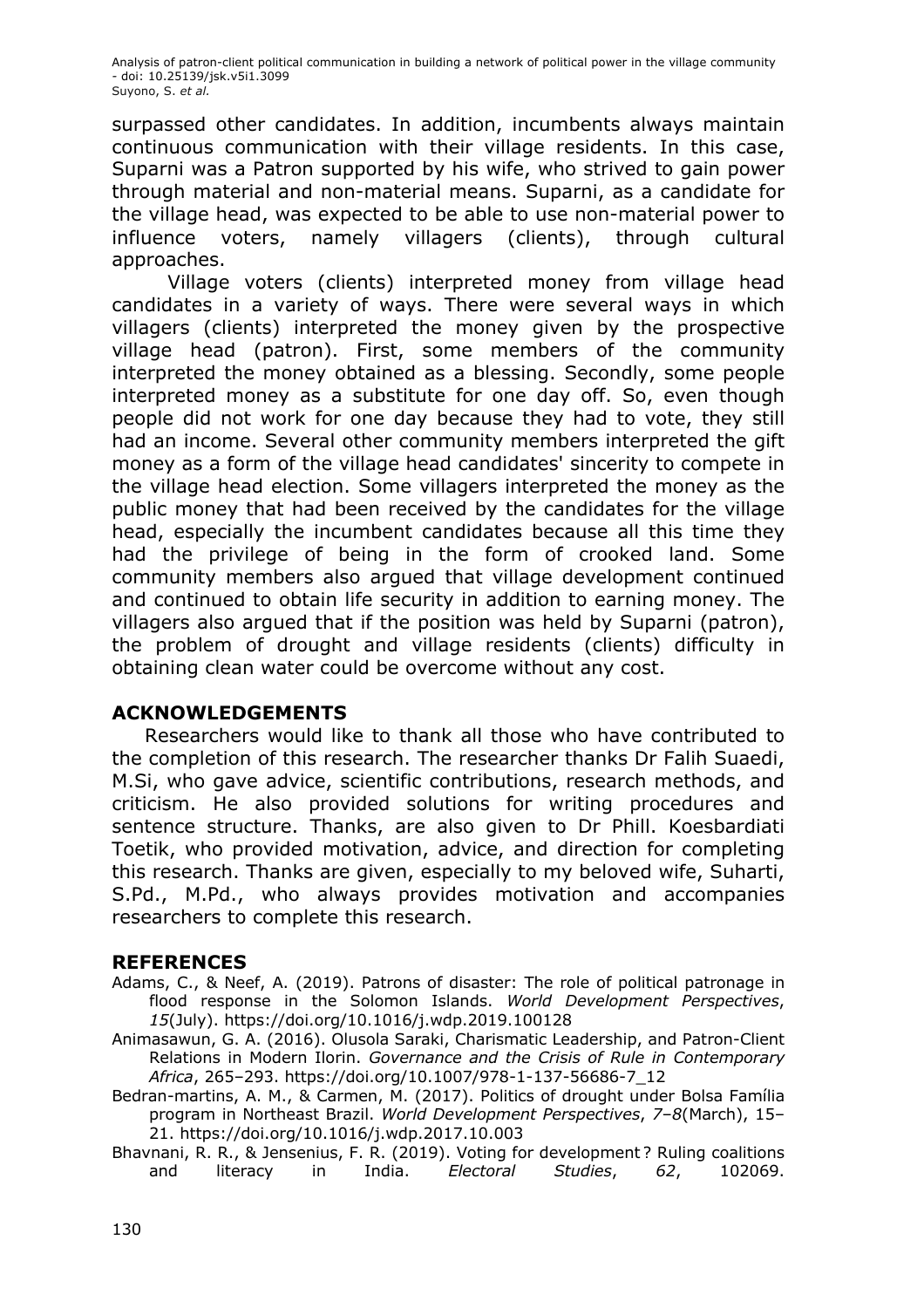https://doi.org/10.1016/j.electstud.2019.102069

- Boado-Penas, M. del C., Settergren, O., Ekheden, E., & Naka, P. (2019). Sweden's Fifteen Years of Communication Efforts. *Progress and Challenges of Nonfinancial Defined Contribution Pension Schemes: Volume 2. Addressing Gender, Administration, and Communication*, *1925*, 217–237. https://doi.org/10.1596/978-1-4648-1455-6\_ch26
- Boeri, T., Cozzolino, M., & Di Porto, E. (2019). Setting Up a Communication Package for the Italian NDC. *Progress and Challenges of Nonfinancial Defined Contribution Pension Schemes: Volume 2. Addressing Gender, Administration, and Communication*, *1926*, 239–258. https://doi.org/10.1596/978-1-4648- 1455-6\_ch27
- Carney, R. W., Child, T. B., & Li, X. (2020). Board connections and crisis performance: Family, state, and political networks. *Journal of Corporate Finance*, 101630. https://doi.org/10.1016/j.jcorpfin.2020.101630
- Corduneanu-Huci, C., & Hamilton, A. (2018). Selective Control: The Political Economy of Censorship. *World Bank Policy Research Working Paper*, *8556*.
- Corriveau, L. (2018). The constitution of patron–client relations and patronage appointments: a study of open and limited access. *Constitutional Political Economy*, *29*(3), 268–280. https://doi.org/10.1007/s10602-018-9266-1
- Deuskar, C. (2019). Clientelism and Planning in the Informal Settlements of Developing Democracies. *Journal of Planning Literature*, *34*(4), 395–407. https://doi.org/10.1177/0885412219842520
- Elliott, C. (2016). *Clientelism and the Democratic Deficit*. https://doi.org/10.1177/2321023016634915
- Epley, J. L. (2015). Weber's Theory of Charismatic Leadership: The Case of Muslim Leaders in Contemporary Indonesian Politics. *International Journal of Humanities and Social Science*, *5*(7), 7–17.
- Evans, D. K., & Yuan, F. (2019). Equivalent Years of Schooling A Metric to Communicate Learning Gains in Concrete Terms. *World Bank Policy Research Working Paper*, *February*.
- Faktor-Faktor Yang Mempengaruhi Hubungan Kemitraan Antara Petani Budidaya Jamur Tiram Dengan Cv. Asa Agro Corporation. (2017). *Agroscience*, *7*(1), 214– 219.
- Fitriyah, N., Sarwoprasodjo, S., Sjaf, S., & Soetarto, E. (2019). Interaksi Politik Jawara dalam Pembangunan Perspektif Tindakan Komunikatif. *Warta ISKI*, *2*(02), 104–116. https://doi.org/10.25008/wartaiski.v2i02.40
- Flores, P. L. (2018). *Social media ' s influence on political communication : a content analysis of donald trump ' s tweets in the first 100 days of his presidency a thesis by priscilla l . Flores submitted to the graduate college of the university of texas rio grande valley I*. *May*.
- Frederiksen, T. (2019). Political settlements, the mining industry and corporate social responsibility in developing countries. *Extractive Industries and Society*, *6*(1), 162–170. https://doi.org/10.1016/j.exis.2018.07.007
- Gadavanij, S. (2020). Contentious polities and political polarization in Thailand: Post-Thaksin reflections. *Discourse and Society*, *31*(1), 44–63. https://doi.org/10.1177/0957926519877695
- Hartati. (2019). Botoh dalam Pilkada: Studi Pola Kerja dan Transformasi Botoh dalam Pilkada Kudus 2018. *Jurnal PolGov*, *1*(1), 121. https://doi.org/10.22146/polgov.v1i1.48301
- Hashemi, N. (2019). *Oppositional politics & gramsci ' s civil society : patronclientelism in jordan and value-centered scholarship Presented to the Faculty of the Josef Korbel School of International Studies University of Denver In Partial Fulfillment of the Requirements f*. *August*.
- Hidayat, E., Prasetyo, B., & Yuwana, S. (2019). Runtuhnya Politik Oligarki dalam Pemilihan Kepala Desa: Kekalahan Incumbent pada Pilkades Tanjung Kabupaten Kediri. *Jurnal Politik*. https://doi.org/10.7454/jp.v4i1.193
- Hopkin, J. (2016). *Clientelism and party politics*. *January 2006*.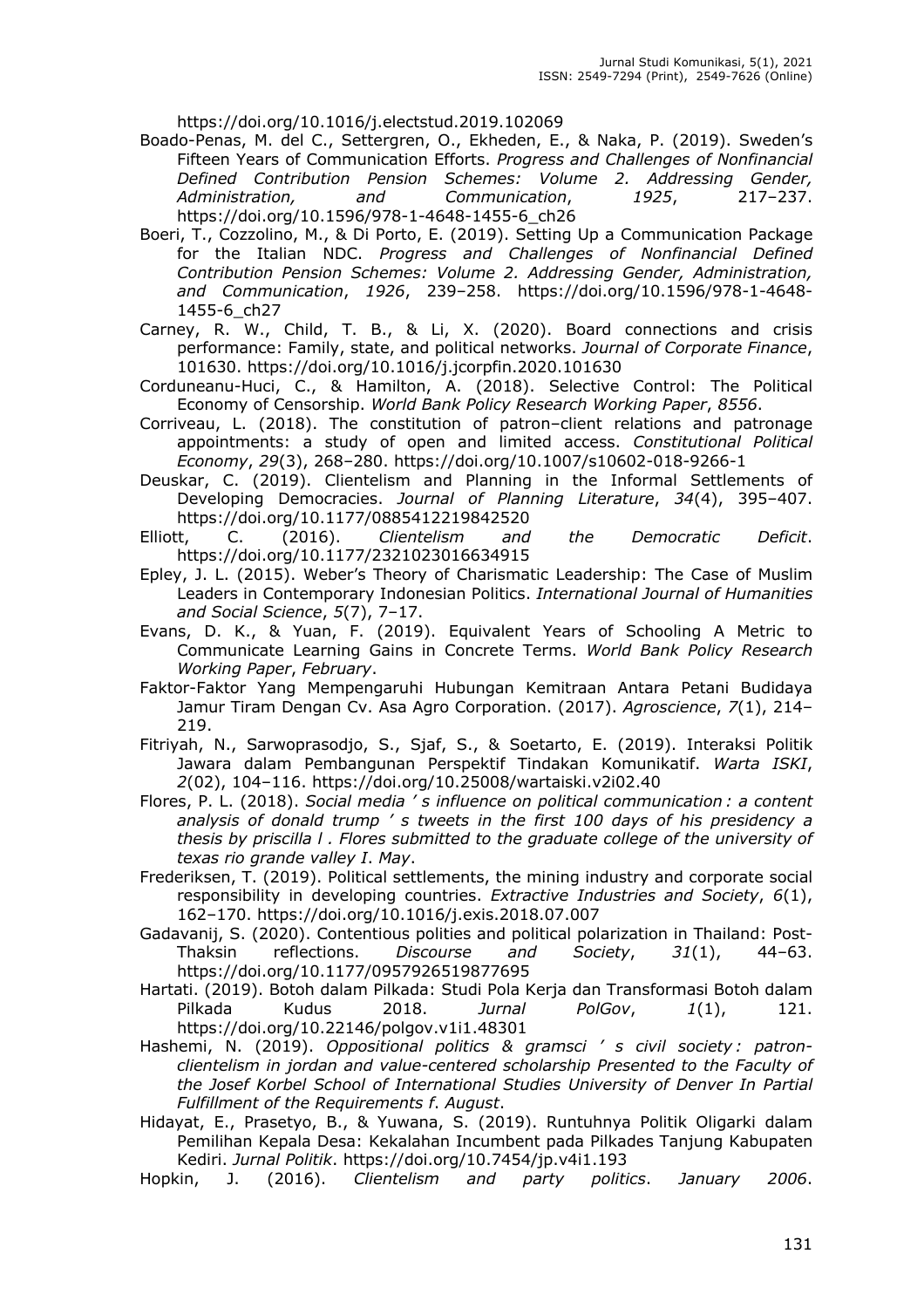https://doi.org/10.4135/9781848608047.n35

- JACKSON, M. N. (2018). *Elite identity and political mobilization : the effect of role congruence and identity congruence on political activism in africa a dissertation submitted to the department of political science and the committee of graduate studies of stanford university*. *June*.
- Jiang, J. (2016). Fragmented unity: Patronage politics and authoritarian resilience in China. *ProQuest Dissertations and Theses*, *August*, 204.
- Joshua Leis. (2017). *Decision-making in international patron-client relationships by Joshua Leis A Thesis Submitted to the Faculty of the school of government and public policy in partial fulfillment of the requirements for the degree of master of arts with a major in interna*.
- Jusmiati. (2017). Analisis pelaksanaan kebijakan pemilihan kepala desa secara serentak di kecamatan rantau pulung kabupaten kutai timur 1. *Jurnal Administrative Reform*, *43*, 160–169.
- Khemani, S. (2017). *Demand and Supply Curves in Political Markets: Understanding the Problem of Public Goods and Why Governments Fail Them*. *October*. https://doi.org/10.1596/1813-9450-8213
- Kusumawati, R., & Visser, L. (2016). Capturing the Elite in Marine Conservation in Northeast Kalimantan. *Human Ecology*, *44*(3), 301–310. https://doi.org/10.1007/s10745-016-9830-0
- Kuswanto, H. (2014). Partisipasi Masyarakat dalam Demokasi Politik. *Ilmu Pemerintahan Dan Sosial Politik*, *2 (1) (201*(1), 77–90. https://doi.org/http://dx.doi.org/10.31289/jppuma.v2i1.582
- Loewe, M., Zintl, T., & Houdret, A. (2020). The social contract as a tool of analysis : Introduction to the special issue on '' Framing the evolution of new social contracts in Middle Eastern and North African countries " q. *World Development*, *xxxx*, 104982. https://doi.org/10.1016/j.worlddev.2020.104982
- Méndez-Lemus, Y., Vieyra, A., & Poncela, L. (2017). Peri-urban local governance? Intra-government relationships and social capital in a peripheral municipality of Michoacán, Mexico. *Progress in Development Studies*, *17*(1), 1–23. https://doi.org/10.1177/1464993416674297
- Mvukiyehe, E. (2017). Can Media Interventions Reduce Gender Gaps in Political Participation after Civil War? Evidence from a Field Experiment in Rural Liberia. *World Bank Policy Research Working Paper*, *7942*(January), 1–16.
- Pauwelussen, A. (2016). Community as network: exploring a relational approach to social resilience in coastal Indonesia. *Maritime Studies*, *15*(1), 1–19. https://doi.org/10.1186/s40152-016-0041-5

Priyono, A. (2014). *Demokratisasi Desa : Situs Baru Politik Partisipatoris ?*

- Radjab, M. (2019). *Analysis of the patron-client relationship in seaweed cultivation systems in the regency of jeneponto , indonesia : a study of embeddedness*. *12*(01), 15–24.
- Rizal, M. (2016). *Artikel hasil penelitian melawan kemiskinan struktuR*. Universitas Negeri Makasar.
- Rosser, A., & Fahmi, M. (2016). The Political Economy of Teacher Management in Decentralized Indonesia. *International Journal of Educational Development*, *61*(7913), 72–81. https://doi.org/10.1596/1813-9450-7913
- Rudiadi, & Herawati, R. (2017). Pemilihan kepala desa serentak dalam perspektif otonomi desa (Studi Kasus Pelaksanaan Pemilihan Kepala Desa Serentak Tahun 2016 di Kabupaten Rokan Hilir, Provinsi Riau). *Law Reform*, *13*(1), 132. https://doi.org/10.14710/lr.v13i1.15956
- Sabloff, P. L. W. (2018). How Pre-modern State Rulers Used Marriage to Reduce the Risk of Losing at War: A Comparison of Eight States. *Journal of Archaeological Method and Theory*, *25*(2), 426–452. https://doi.org/10.1007/s10816-017- 9342-2

Sartono kartodirdjo. (2014). *Ratu Adil Kuasa dan Pemberontakan di Nusantara*.

Sukmajatii, E. A. dan M. (2013). patronase dan politik identitsas dalam Masyarakat Majemuk Banga Belitung. *Polgov UGM*, *53*(9), 1689–1699.